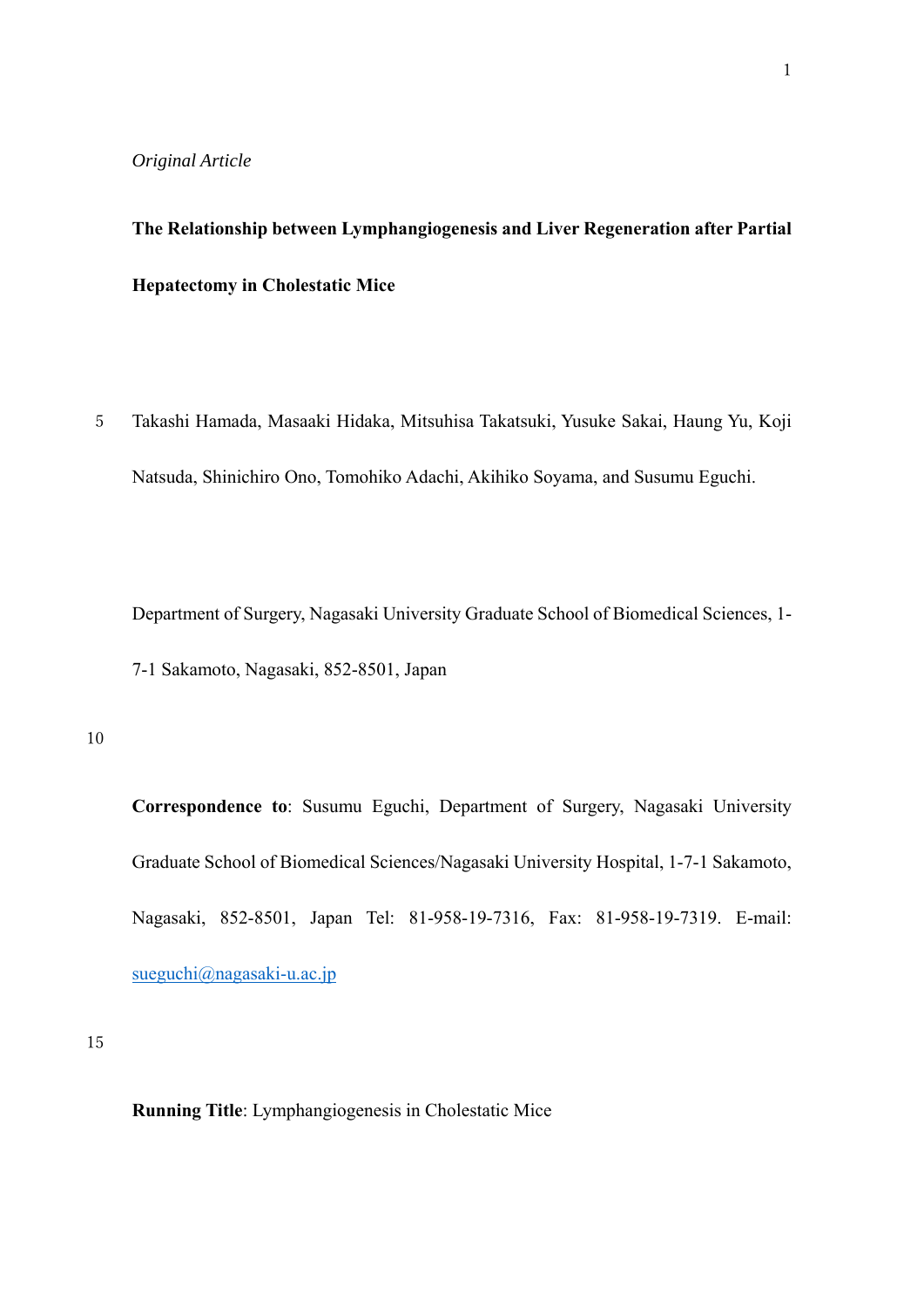# **Word count including abstract but excluding references, tables and figures:** 2,672

**Tables:** 1; **Figures:** 3

5 **Keywords**: lymphangiogenesis, cholestatic liver, liver regeneration, LYVE-1, VEGFR-3

**Abbreviation:** VEGF-C; vascular endothelial growth factor-C, LYVE-1; lymphatic vessel endothelial hyaluronan receptor-1, VEGFR-2; vascular endothelial growth factor receptor-2, VEGFR-3; vascular endothelial growth factor receptor-3, HGF; hepatocyte

- 10 growth factor, TGF-β; Transforming Growth Factor-β, T-Bil; total bilirubin, AST; aspartate aminotransferase, ALT; alanine aminotransferase, LW/BW; the ratio of liver weight to body weight, POD; postoperative day, RT-PCR; real time- polymerase chain reaction.
- 15 **Authorship declaration**: All authors agree with the content of the manuscript and the submission.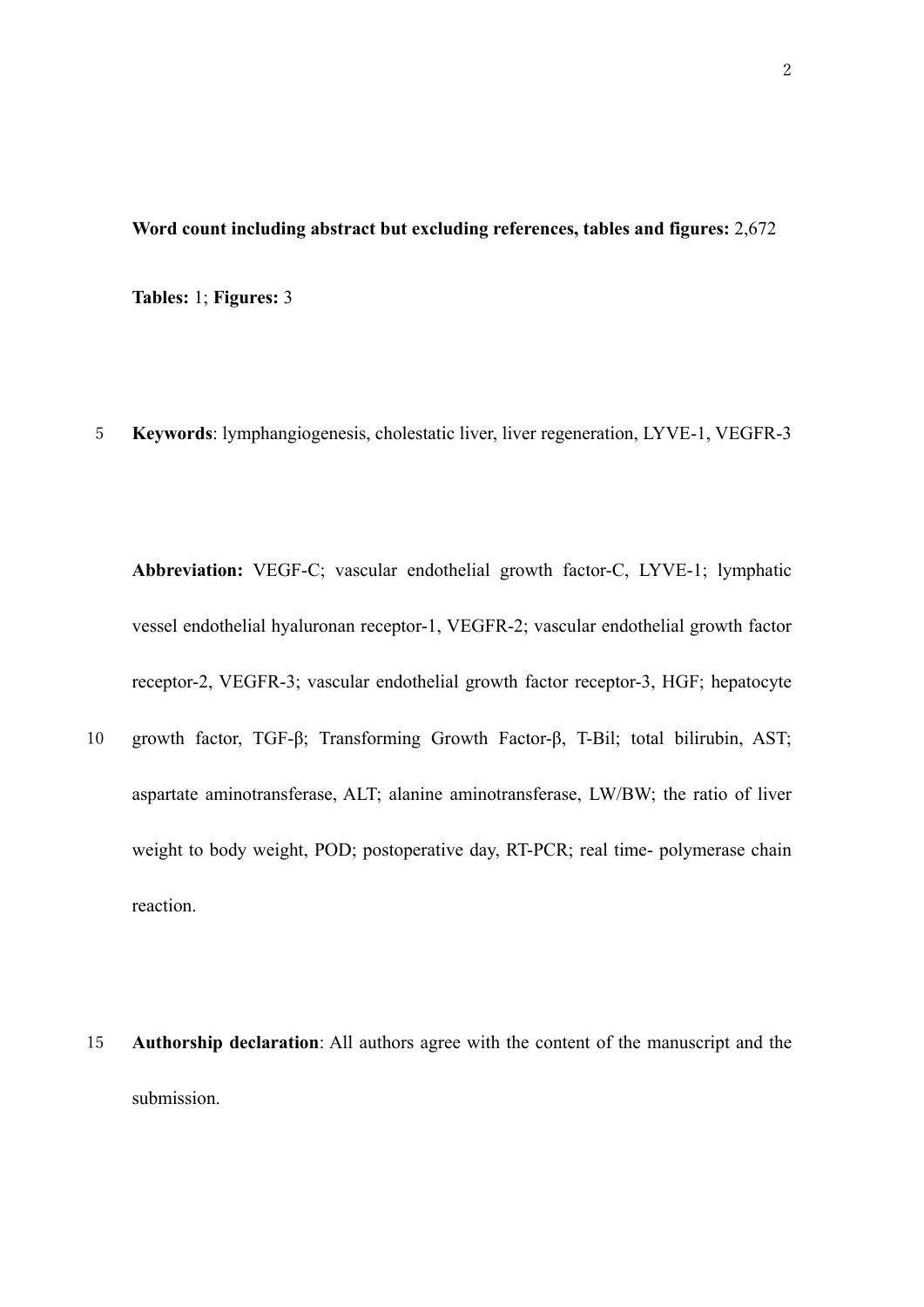# **Authors' contributions**

Conception and design: T.H., M.H., Y.S. and S.E.; acquisition or analysis of data: T.H, M.H., M.T., Y.S., H.Y., K.N., S.O., T.A., A.S., and S.E.; writing and revision of the

5 manuscript: T.H, M.H., M.T., Y.S., H.Y., K.N., S.O., T.A., A.S., and S.E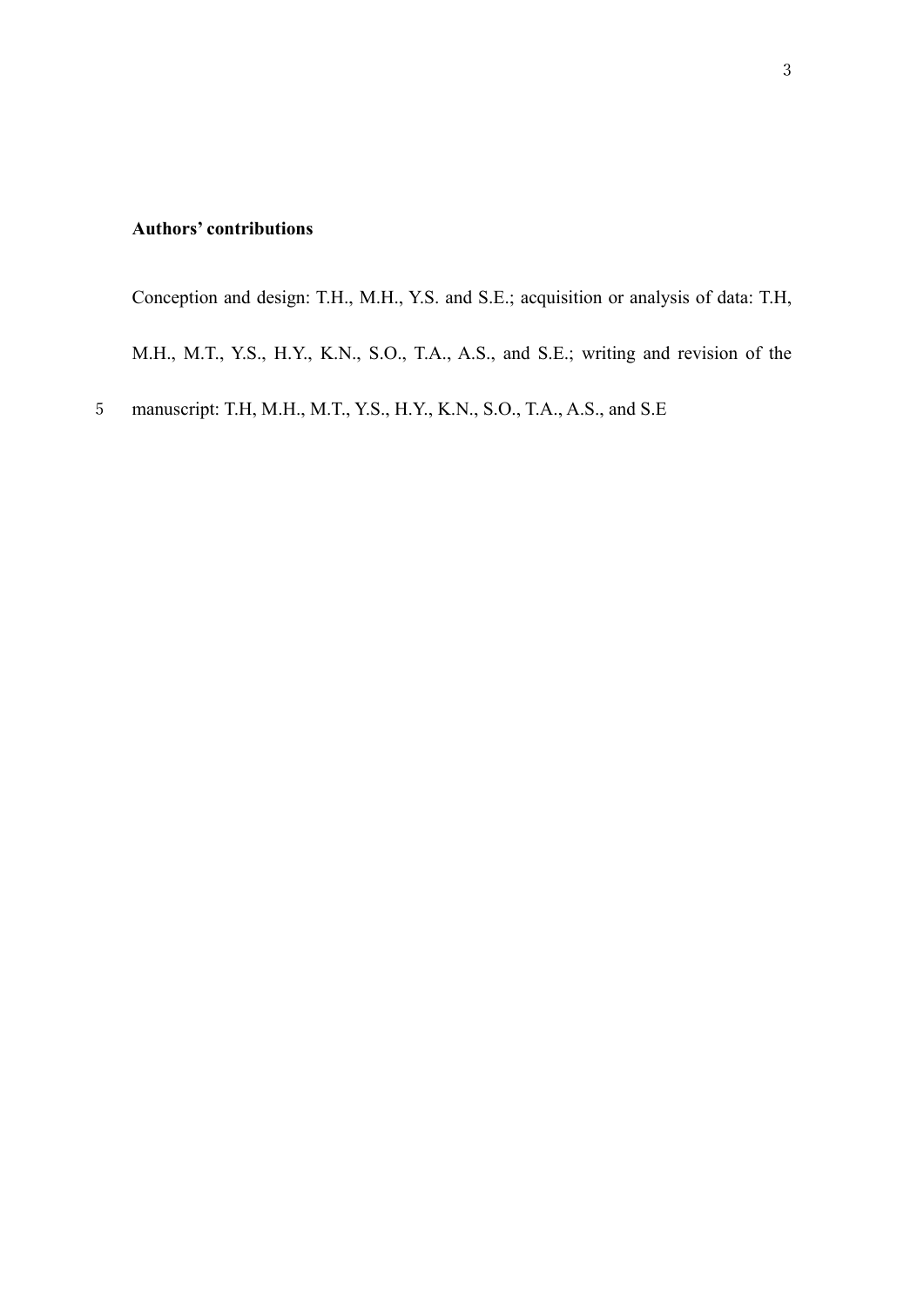#### **Abstract**

**Background:** The mechanisms of lymphangiogenesis in the cholestatic liver after partial hepatectomy remains unclear. We aimed to demonstrate the relationship between lymphangiogenesis and liver regeneration after partial hepatectomy in the cholestatic liver.

- 5 **Methods:** C57BL/6 mice were subjected to 70% partial hepatectomy only (PH group, n = 20) and 70% partial hepatectomy with temporary common bile duct obstruction by clipping (BD+PH group,  $n = 20$ ). Five mice per group were sacrificed at 1, 3, 5 and 7 days after the procedure. The liver function was examined by blood tests and the liver regeneration rate was assessd by the body weight and liver weight. Immunohistochemical
- 10 staining of lymphatic vessel endothelial hyaluronan receptor-1 (LYVE-1) showed liver lymphangiogenesis. The gene expression of lymphangiogenesis-associated factors (e.g., vascular endothelial growth factor receptor-3 [VEGFR-3]) was examined by a real-timepolymerase chain reaction (RT-PCR).

**Results:** The liver function in BD+PH group was worse than that in the PH group on 15 postoperative day (POD) 1 (AST; 6528±1641 vs 2741±368 U/l, *p*<0.05, ALT; 4160±1255 vs 2315 $\pm$ 357 U/l, T-Bil; 1.36  $\pm$ 1.16 vs 0.09 $\pm$ 0.01 mg/dl) and the liver regeneration rate in the BD+PH group was worse on POD7  $(4.57\% \text{ vs } 5.91\%, p<0.05)$ . The LYVE-1 expression in Glisson's capsule peaked on POD5 and POD7 in the PH and BD+PH groups,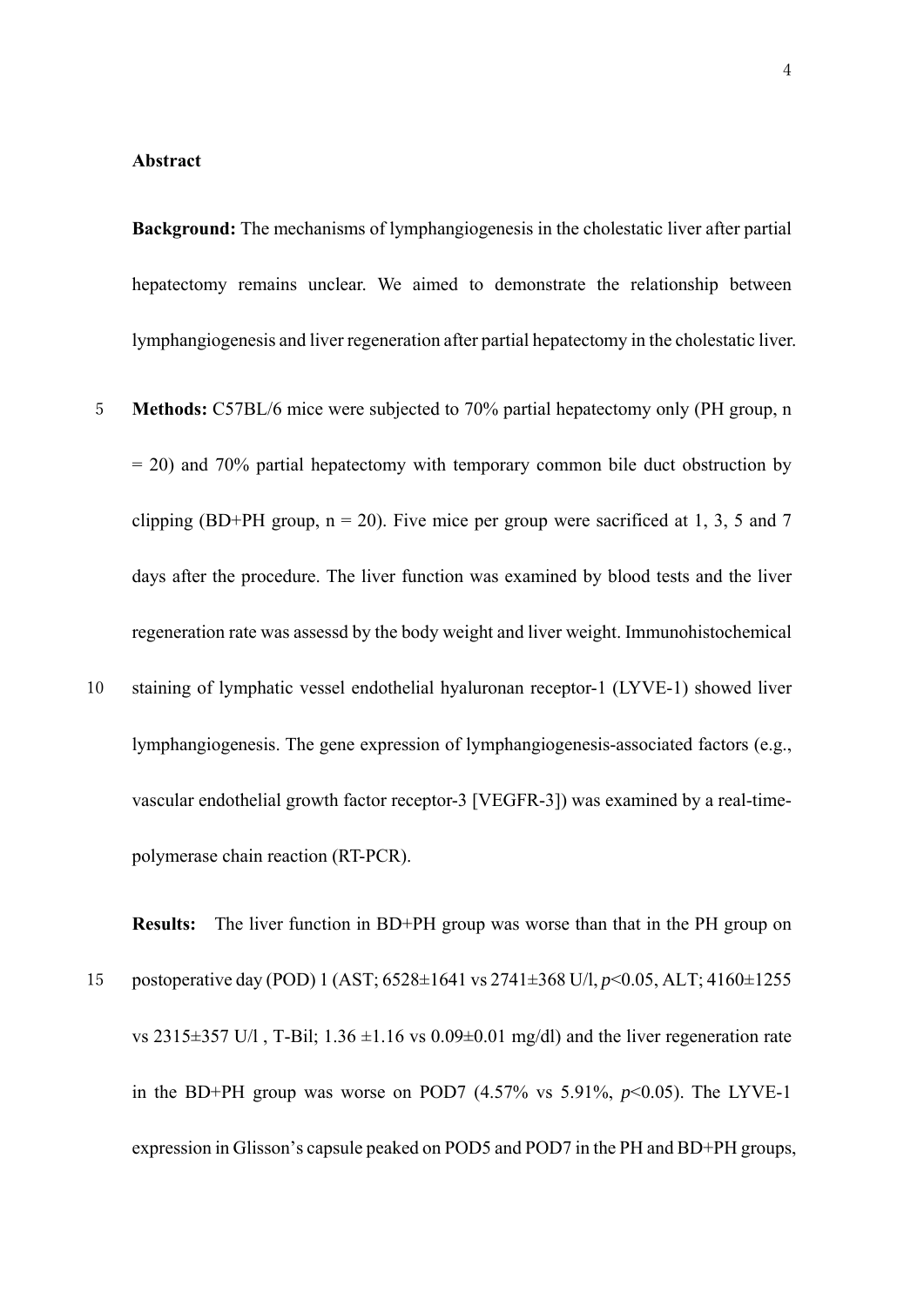respectively. The peak gene expression of VEGFR-3 in the BD+PH group was delayed in comparison to the PH group.

**Conclusions:** Lymphangiogenesis after partial hepatectomy in the cholestatic liver was suggested to be delayed due to impaired liver regeneration and the late expression of

5 VEGFR-3.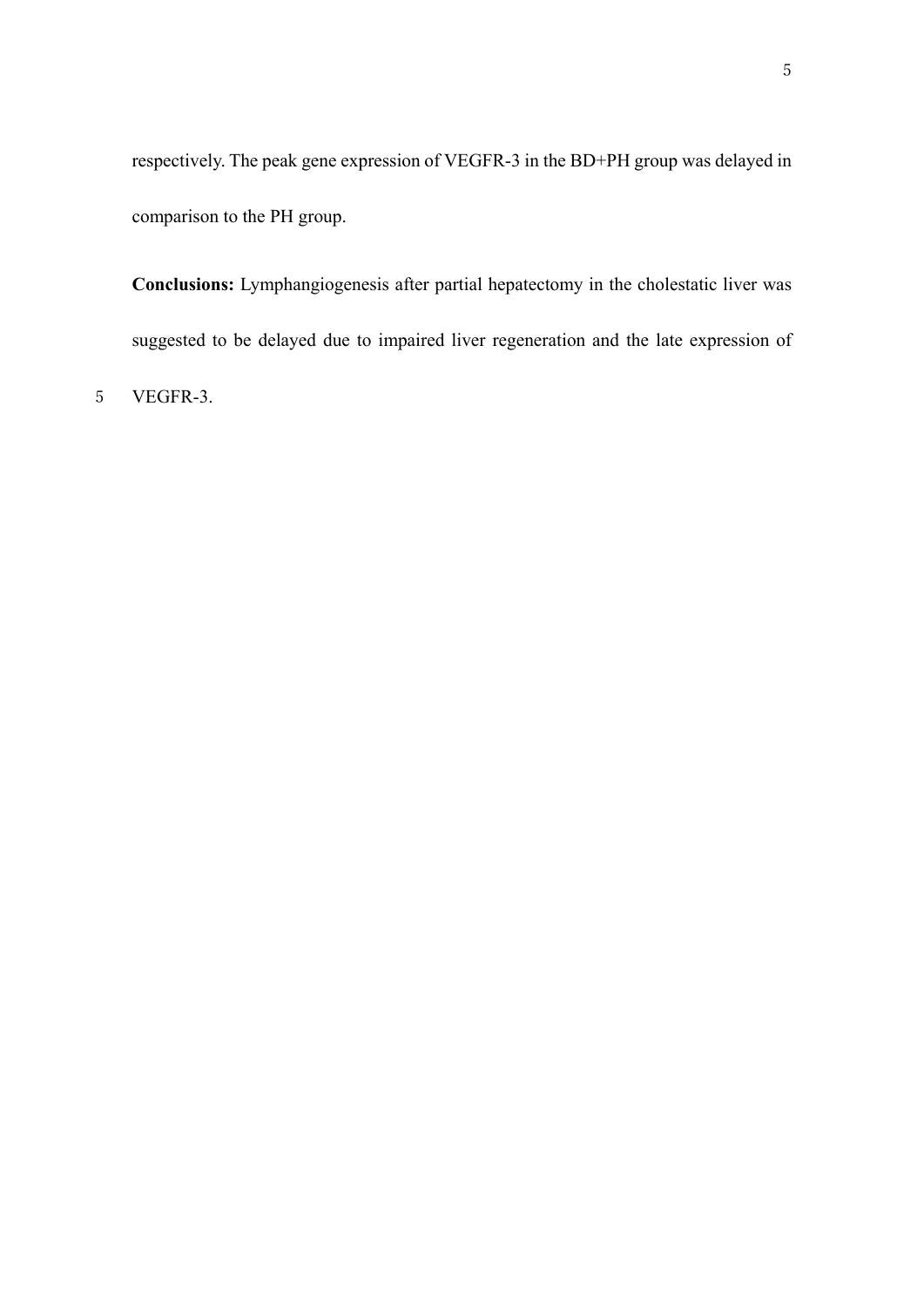#### **Introduction**

Intrahepatic cholangiocarcinoma (ICC) is the second most common type of primary liver cancer following hepatocellular carcinoma (1). Although liver resection is considered the only option for the curative treatment for ICC, the prognosis remains 5 unsatisfactory even when aggressive surgical treatment is performed (2) (3). According to several large studies, the reasons for poor prognosis of ICC include the fact that it easily spreads beyond the liver through the lymph system and that it is associated with more dynamic lymphangiogenesis (4) (5). Additionally, cholestasis and inflammation are common features of advanced ICC (6). Thus, a better understanding of the hepatic lymph 10 system and lymphangiogenesis after partial hepatectomy in the cholestatic liver might be important key for improving the prognosis of ICC and for development of adjuvant therapies.

A few studies have reported that lymphangiogenesis in the liver occurrs in various situations, such as tissue repair  $(7)$ , inflammation  $(8)$  and malignant tumors  $(1)$   $(2)$   $(9)$ .

15 Lymphatic vessel endothelial hyaluronan receptor-1 (LYVE-1) (10), and vascular endothelial growth factor receptor-3 (VEGFR-3) (11) are the lymphatic vessel markers that are most commonly used for the investigation of lymphangiogenesis in liver. LYVE‑1 is a homolog of the CD44 hyaluronan receptor. CD44 is widely expressed in the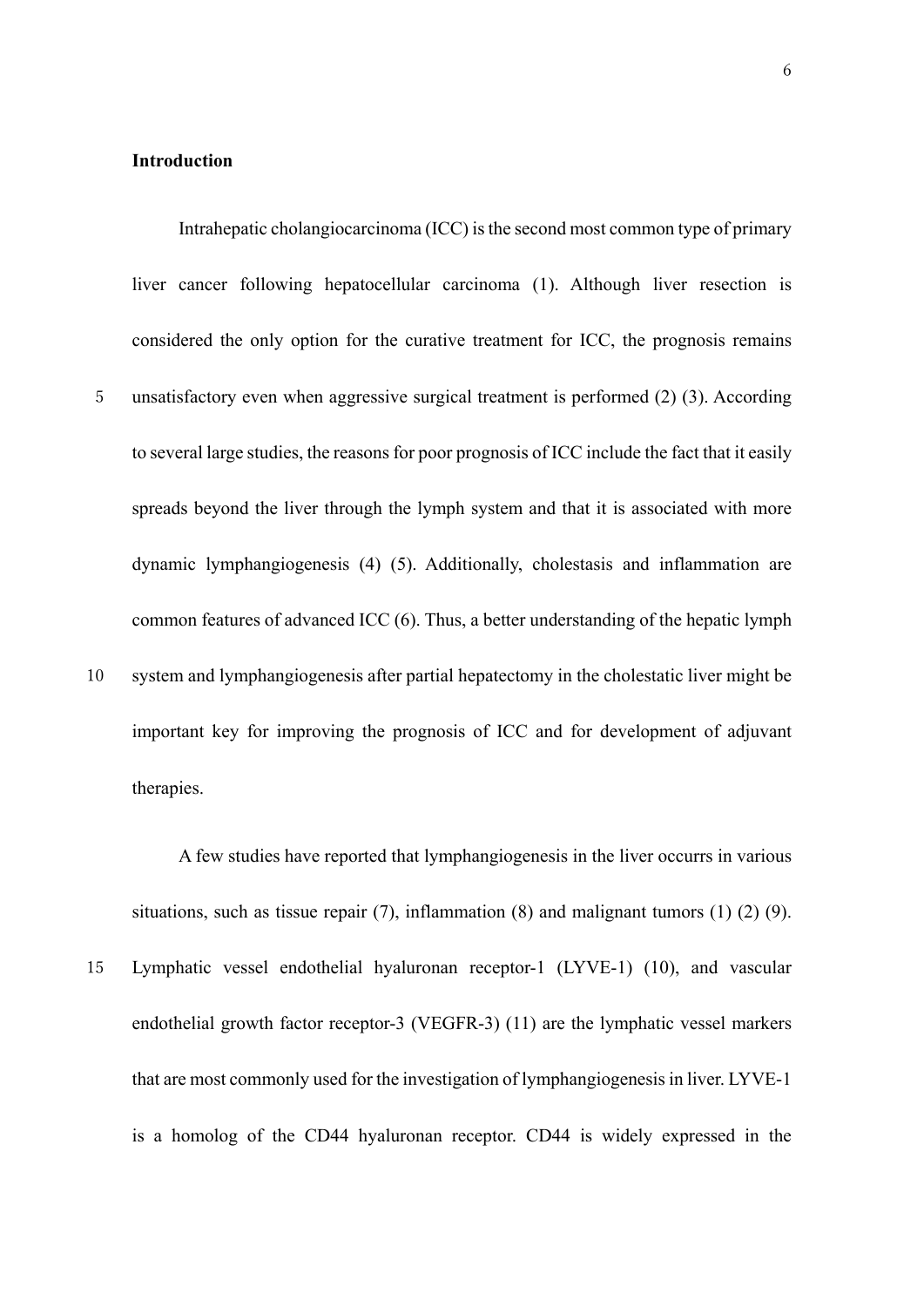epithelium and cells of hematopoietic origin, while the expression of LYVE-1 is restricted to the lymphatic endothelium and is not detected in blood vessels (12). Further, VEGFR-3 is a membrane-anchored tyrosine kinase and is activated by VEGF-C and VEGF-D, which initiate intracellular signaling cascades leading to lymphangiogenesis (13). It also 5 plays a critical role in the pathogenesis of different proliferative events during chronic

liver diseases, including that of lymphatic vessels and cholangiocytes(14).

7

Liver regeneration after partial hepatectomy in mice generally requires approximately 5-7 days (15) (16). Meanwhile, the liver cholestasis after partial hepatectomy has been found to significantly inhibit liver regeneration (17). However, 10 the mechanisms of lymphangiogenesis in the cholestatic liver and regenerating liver after partial hepatectomy have remainred unclear. The aim of this study was to investigate the relationship between lymphangiogenesis and liver regeneration after partial hepatectomy in the cholestatic liver.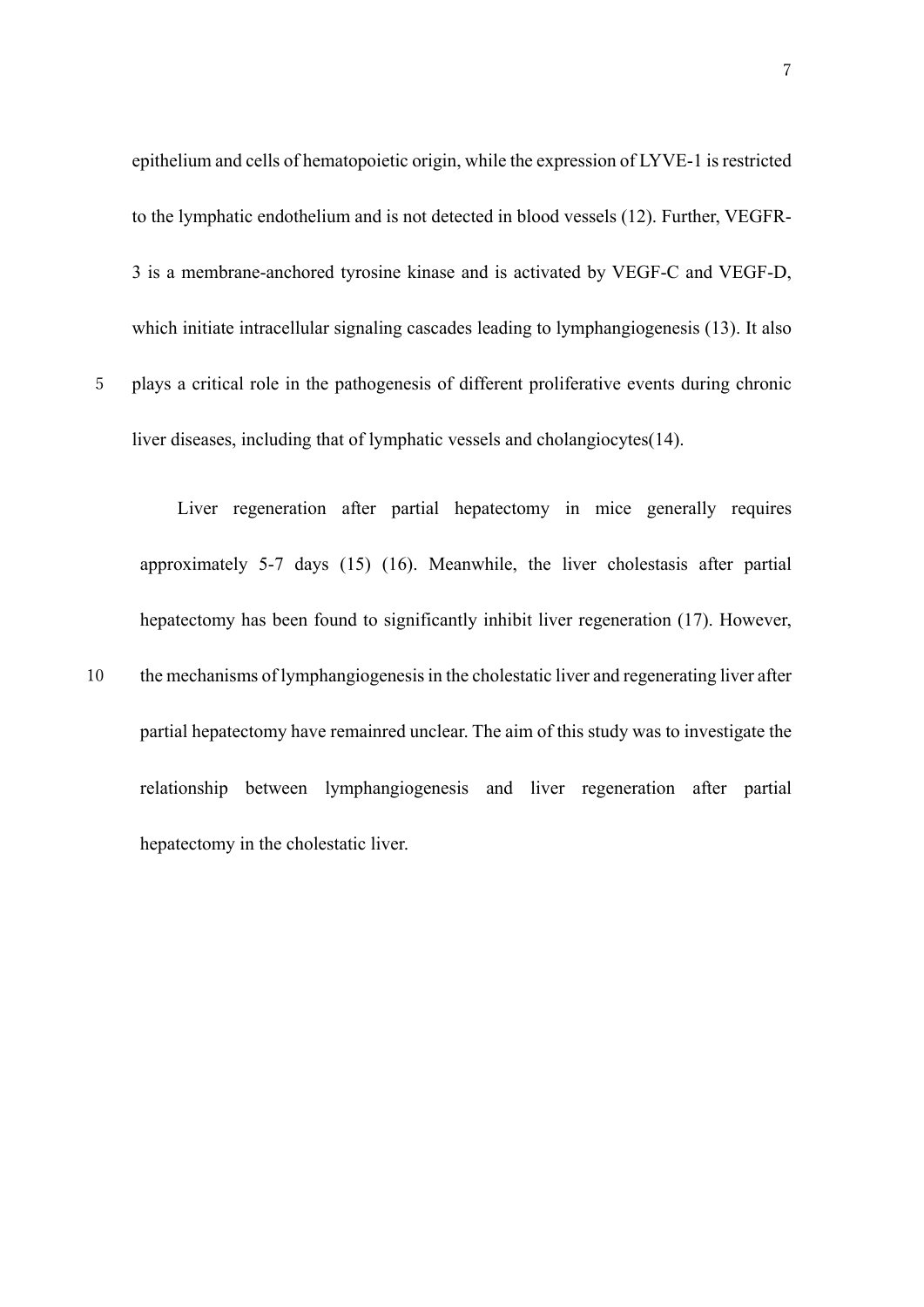#### **Materials and Methods**

# *Animal models*

We used 8-week-old male and female C57BL/6 mice (Charles River Laboratories, Japan) for this study. All experiments received approval from the Institutional Animal

- 5 Care and Use Committee of Nagasaki University (No.1706061384-2), and the experiments were performed in accordance with institutional and national guidelines. Animals were housed at approximately 24 ℃ with constant humidity and a 12 hours light/12 hours dark cycle. Mice had ad libitum access to food and water. Before the experiments, the mice were randomly apportioned to several groups.
- 10 A total of 43 mice were subjected to liver harvest only (control group,  $n = 3$ ), 70% partial hepatectomy only (PH group,  $n = 20$ ) and 70% partial hepatectomy with temporary common bile duct obstruction (BD + PH group,  $n = 20$ ). The surgical procedures were performed according to the methods of a previous study (18) (19). Briefly, after the induction of general anesthesia, laparotomy was performed using midline abdominal skin 15 and muscle incisions. For the control group, the liver was harvested without common bile duct injury. For the BD+PH group, the common bile duct was exposed and obstructed with a clip. After 12 hours, the clip was removed from the bile duct and 70% partial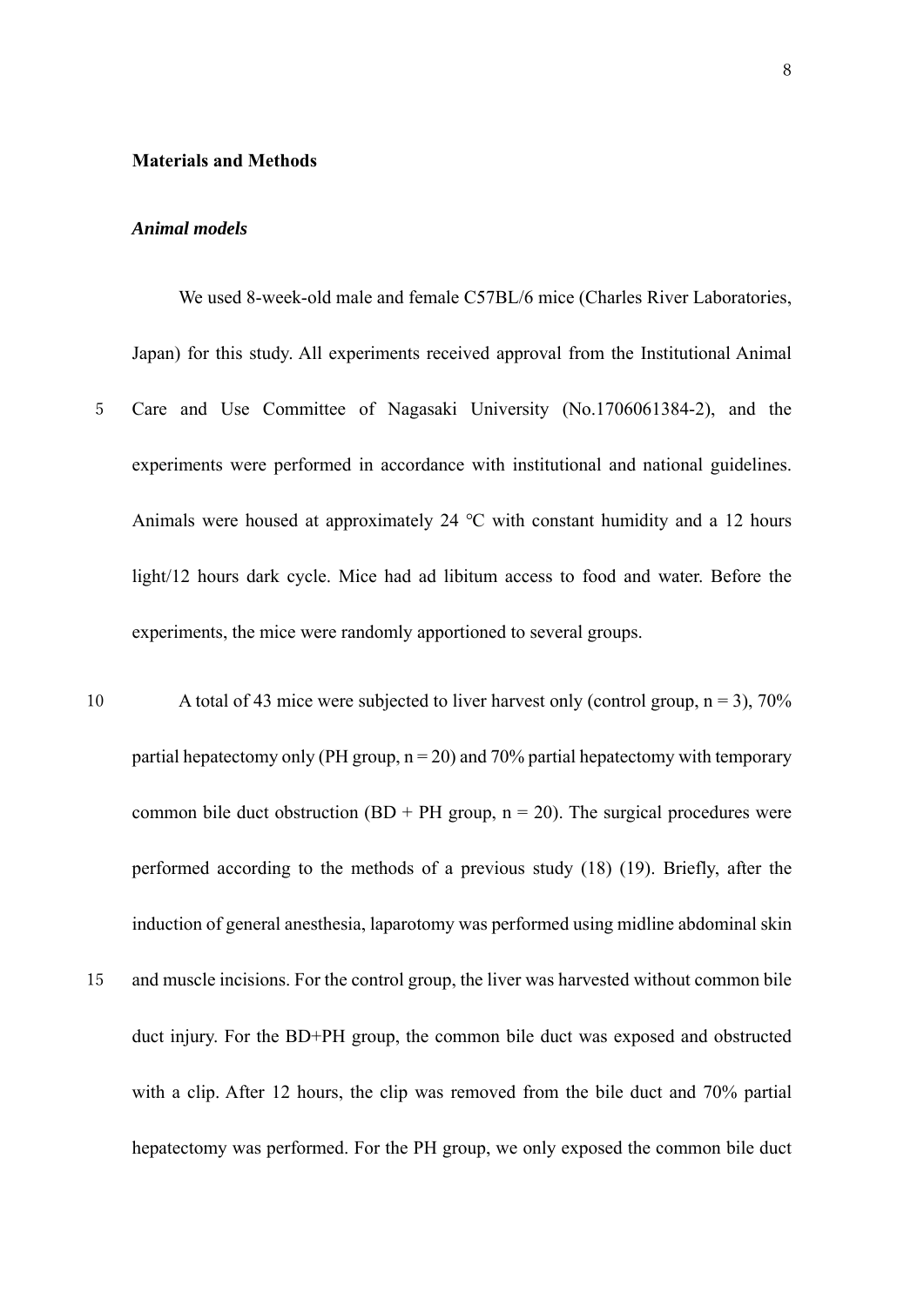(without obstruction), and then performed 70% partial hepatectomy. Five mice in each group were sacrificed at 1, 3, 5 and 7 days after procedure, respectively.

# *Biochemical assay of blood samples*

5 Blood was collected from the heart of mice at the time of sacrifice, then serum was obtained by centrifugation (3000 rpm for 5 min). The levels of total bilirubin (T-Bil), aspartate aminotransferase (AST) and alanine aminotransferase (ALT) were measured using standard laboratory methods.

# 10 *Regeneration of the liver*

The body weight was measured under anesthesia before the operation. The liver was extracted and weighed. The liver weight to body weight ratio (LW/BW) was calculated to evaluate the regenerative ability of the liver.

#### 15 *Hematoxylin and eosin staining*

The liver tissue was fixed with 4% paraformaldehyde (PFA; Wako Pure Chemical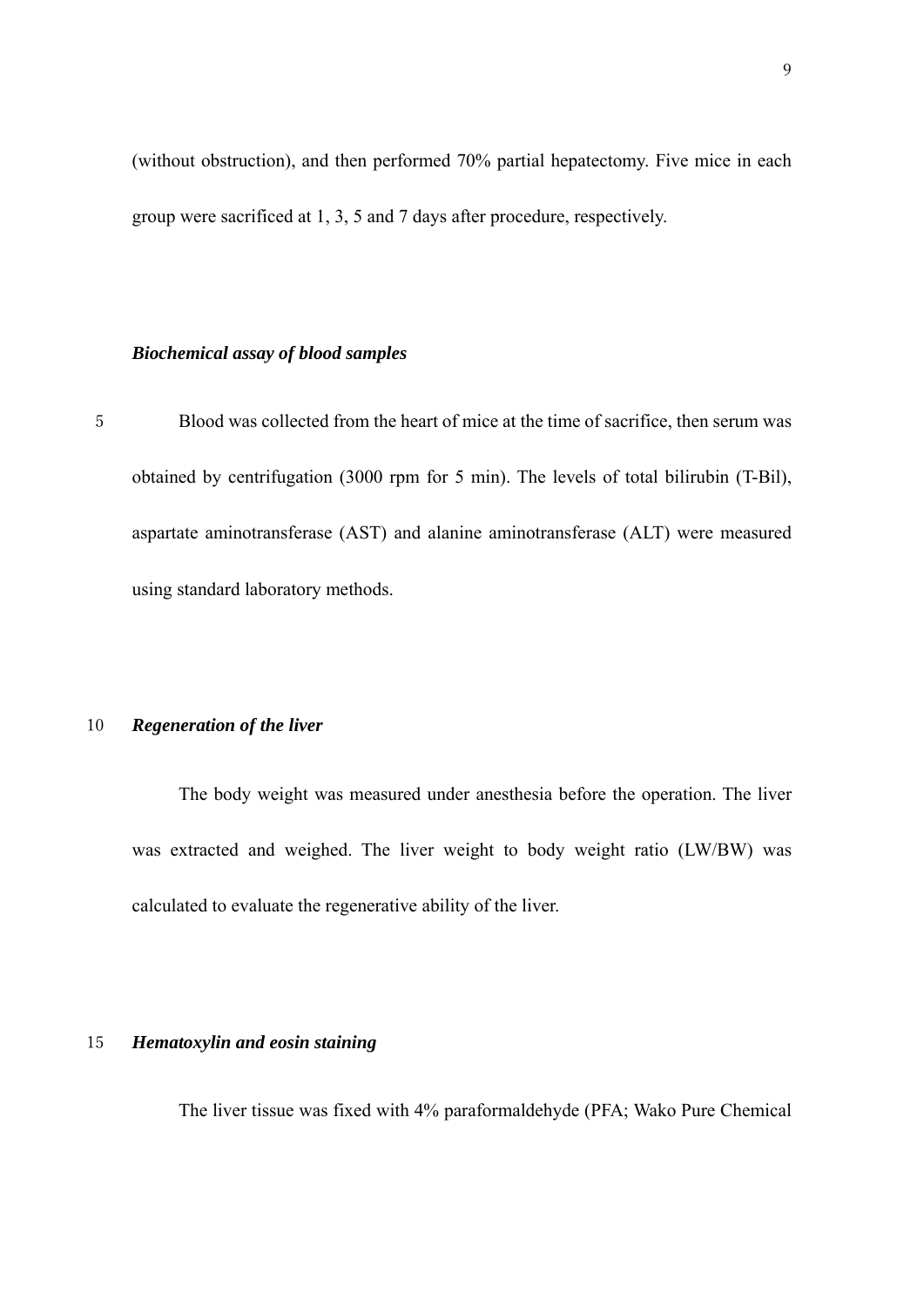Industries Ltd., Osaka, Japan) for 24 hours, dehydrated with high concentrations of ethanol, embedded in paraffin (Paraplast Plus; Leica Biosystems Inc., Richmond, IL, USA), and then cut into sections of 5-μ m thickness. The sections were stained with hematoxylin and eosin (H&E; Muto Pure Chemicals Co. Ltd., Tokyo, Japan). All staining 5 procedures were performed according to the standard staining protocol.

#### *Immunohistochemical analysis*

The sections were deparaffinized with xylene and rehydrated in a graded ethanol series. After treatment with preheated pH 9.0 target retrieval solution (Agilent, Santa

- 10 Clara, USA), the slides were cooled with water for 20 min. The sections were rinsed in phosphate-buffered saline (PBS) and soaked for 10 min at room temperature in peroxidase-blocking solution (Agilent). Rabbit monoclonal anti-mouse LYVE-1 antibody (1:200 dilution; Abcam, Cambridge, United Kingdom) was used as the primary antibody. The sections were incubated over-night at 4℃. After washing, sections were treated with
- 15 horseradish peroxidase (HRP)-labeled polymer conjugated to goat anti-mouse and rabbit immunoglobulins (Agilent) at room temperature for 30 min. Then the sections were stained with 3,3-diaminobenzidine tetrahydrochloride (DAB) containing hydrogen peroxide (Agilent). The stained sections were observed under an inverted microscope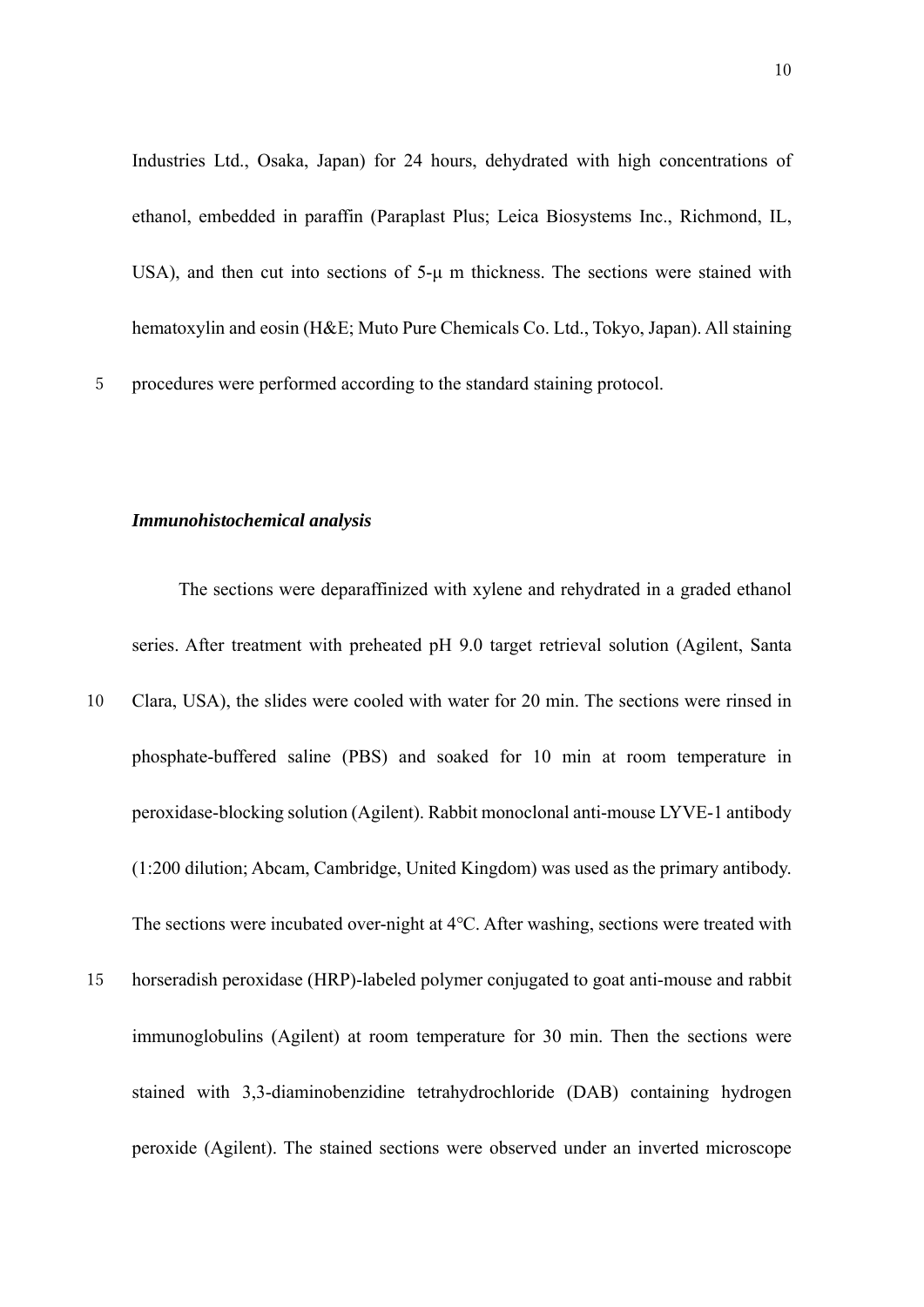(DP-74; Olympus, Tokyo, Japan).

The number of lymphatic vessels (the expression of LYVE-1) located in Glisson's capsule was counted, and the examined area of the liver was measured. We compared the expression of lymphatic vessels in Glisson's capsule per 100 mm<sup>2</sup> and the number of 5 lymphatic vessels per Glisson's capsule.

#### *Quantitative RT-PCR analysis*

The liver tissues at each time point were used for mRNA extraction using a spin column (NucleoSpin RNA II; Macherey-Nagel, Düren, Germany) according to the

10 manufacturer's instructions. cDNA was synthesized from total RNA using a highcapacity cDNA reverse transcription kit (Applied Biosystems, Tokyo). The samples were stored at −20°C until use in the PCR.

The PCR was performed on an Applied Biosystems StepOnePlus Real-time PCR system using the TaqMan Gene Expression Assay Kit (Applied Biosystems; VEGFR-3: 15 FMS-like tyrosine kinase 4: Mm01292604\_m1, VEGFR-2: Kinase insert domain receptor Mm01222419 m1, HGF: met proto-oncogene: Mm01156972 m1). In brief, PCR amplification was performed using a reaction mixture containing 1 μL of cDNA sample,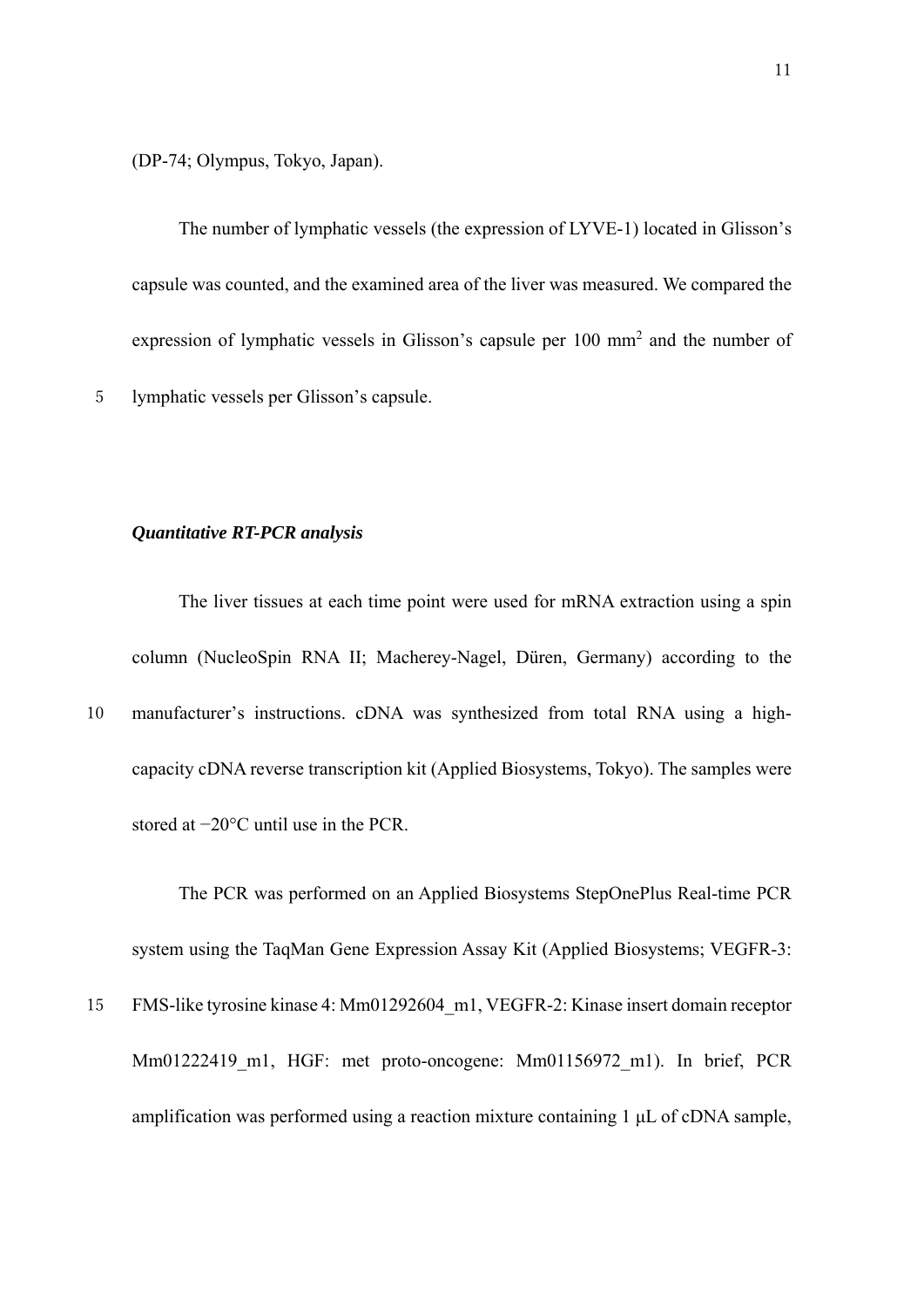0.5 μL of TaqMan Gene Expression Assay probe, 5 μL of TaqMan Fast Universal PCR Master Mix solution (Applied Biosystems), and 13.5 μL of nuclease-free water. Each amplification cycle consisted of 1 s at 95 $^{\circ}$ C and 20 s at 60 $^{\circ}$ C. A total of 40 amplification cycles were performed. The expression levels were normalized to that of GAPDH (control

5 liver tissue was set as 1.0) and the mRNA expression was determined using the comparative cycle time (ΔΔCt) method.

# *Statistical analysis*

All statistical analyses were performed using BellCurve for Excel version 2.21 for

10 Windows (Social Survey Research Information Co., Ltd., Tokyo, Japan). All data are presented as the mean  $\pm$  standard deviation. Differences between 2 groups were calculated using Tukey's honest significant difference test. The means of continuous numerical variables were compared using a one-way analysis of variance (ANOVA). *P* value of < 0.05 were considered statistically significant.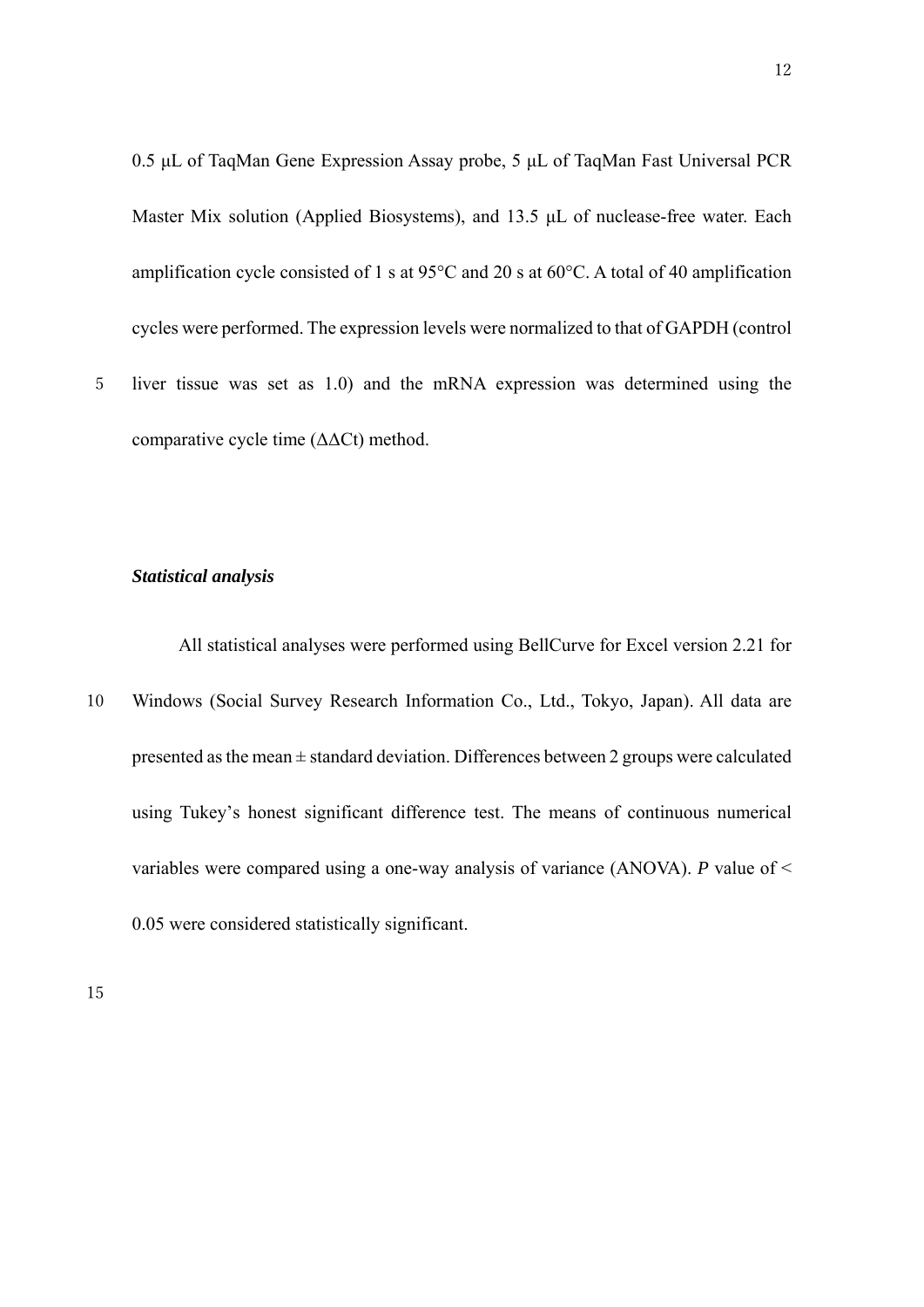# **Results**

#### *Liver function of cholestatic liver after partial hepatectomy***.**

Table 1. shows that the levels of T-Bil, AST and ALT rapidly increased and reached a peak on postoperative day 1 (POD1). Thereafter they decreased sharply at POD3. In the 5 BD+PH group, level of AST on POD1 was significantly higher than that in the PH group  $(6528 \pm 1641 \text{ vs } 2741 \pm 368 \text{ U/l}, p<0.05)$ . Regarding the ALT and T-Bil levels on POD1, no statistically significant differences were detected among the groups, however the level of ALT in the BD+PH group was higher than that in the PH group (ALT;  $4160\pm1255$  vs 2315±357 U/l, T-Bil; 1.36±1.16 vs 0.09±0.01 mg/dl).

10

#### *Liver regeneration of cholestatic liver after partial hepatectomy.*

The LW/BW ratio in the PH group increased with time until POD7 (Figure 1.). However, the LW/BW in the BD+PH group increased slowly and was still significantly lower on POD7  $(4.57\% \text{ vs } 5.91\%, p < 0.05)$ , indicating poor regeneration in the 15 cholestatic liver.

*Lymphangiogenesis after partial hepatectomy.*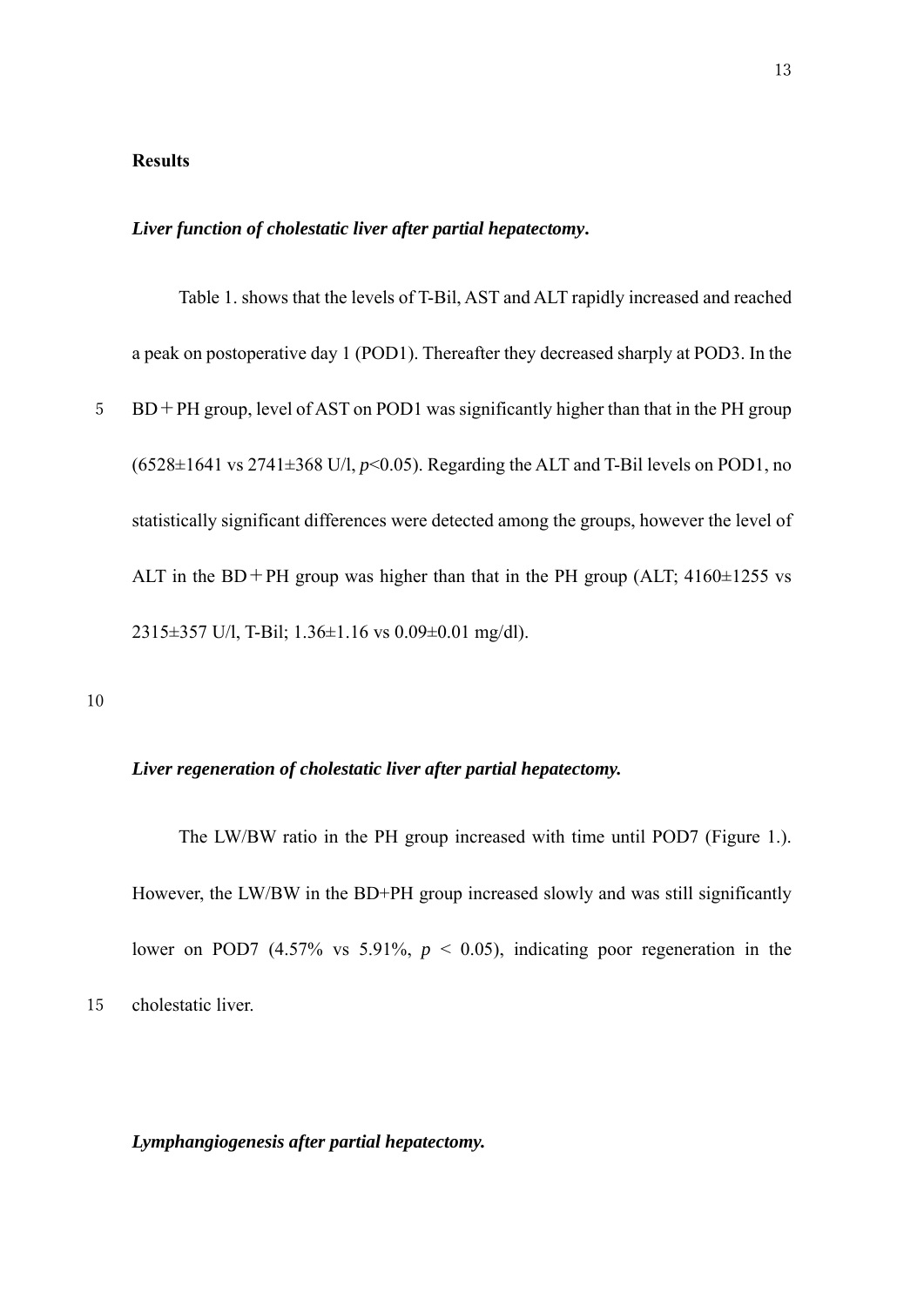Lymphatic vessels were observed around Glisson's capsule, as shown in Figure 2A. The expression of lymphatic vessels in Glisson's capsule per  $100 \text{ mm}^2$  in the PH group peaked on POD5 (POD1, 36.7±3.6%; POD3, 43.4±5.4%; POD5, 52.4±2.3%; POD7, 42.0 $\pm$ 3.2%) and at POD7 in the BD+PH group (POD1, 30.5 $\pm$ 6.1%, POD3, 47.1 $\pm$ 2.1%;

- 5 POD5, 51.4 $\pm$ 1.7%; POD7, 55.2 $\pm$ 3.6%) (Figure 2B). In each group, the peak value was significantly higher than the lowest value on POD1  $(p<0.05)$ . The number of lymph vessels per Glisson's capsule was similar to that of lymphatic vessels expression, that is, it peaked on POD5 in the PH group (POD1,  $0.87\pm0.14$ ; POD3,  $0.98\pm0.24$ ; POD5, 1.30 $\pm$ 0.12; POD7, 0.98 $\pm$ 0.19) and at POD7 in the BD+PH group (POD1, 0.83 $\pm$ 0.24;
- 10 POD3, 1.10±0.14; POD5, 1.06±0.19; POD7, 1.37±0.18) (Figure 2C). However, the difference between the peak value and the lowest value was not significant.

#### *The gene expression levels after partial hepatectomy*

The gene expression of VEGFR-3 reached peaked on POD5 in the PH group and 15 POD7 in the BD+PH group (Figure 3A). Although the PH group of peaked value was significantly higher than the lowest value at POD1 ( $p<0.05$ ), no significant difference was observed in the values of the BD+PH group. The expression of VEGFR-2, which is associated with angiogenesis and lymphangiogenesis also peaked on POD5 in the PH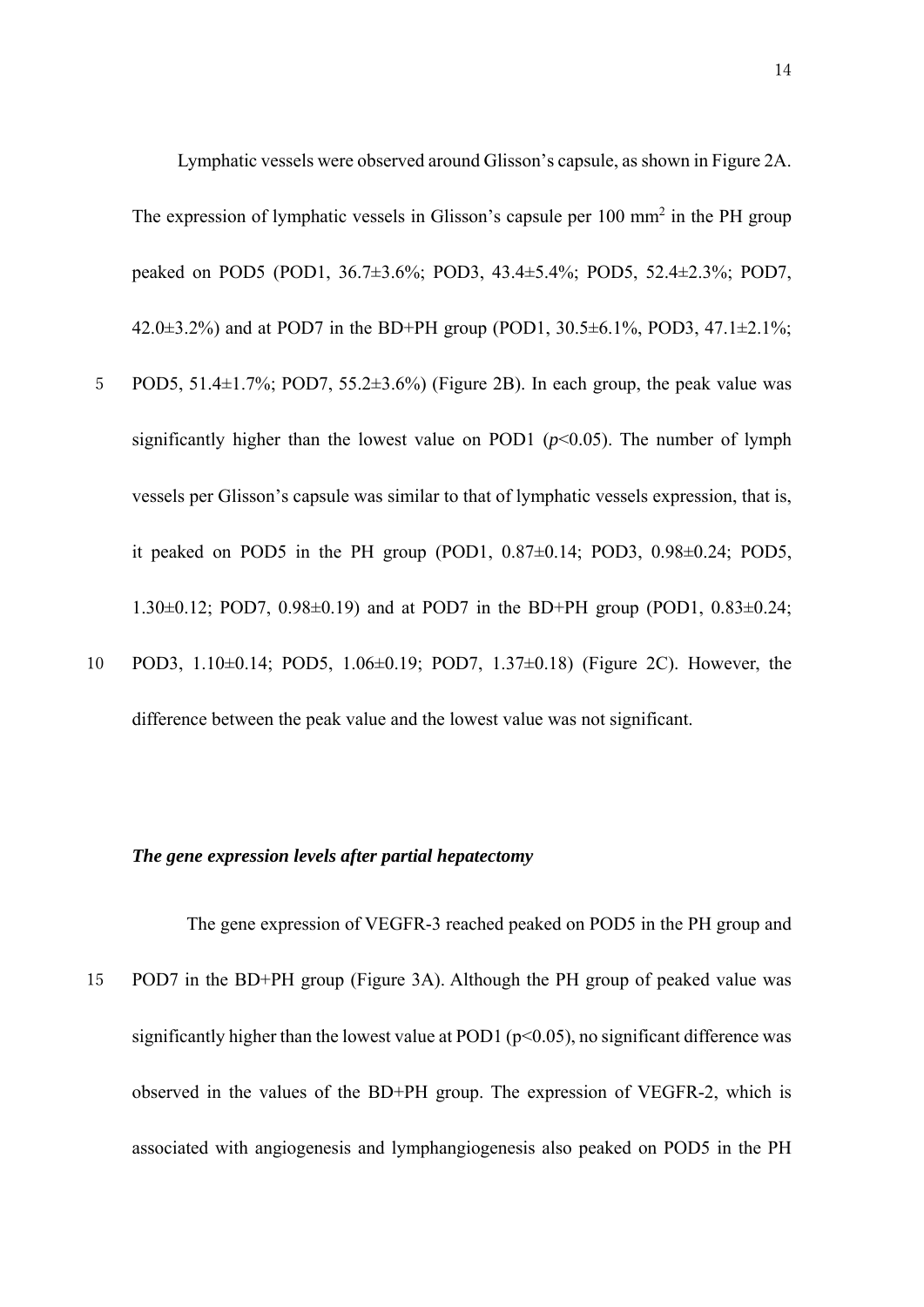group, but the highest and the lowest values showed no significant difference (Figure 3B). Although the expression of HGF peaked earlier on POD1 in the PH group and POD5 in the BD+PH group, there was no significant difference in the values (Figure 3C).

#### 5 **Discussion**

The present study investigated the relationship between lymphangiogenesis and liver regeneration in cholestatic liver after partial hepatectomy. The results showed that the liver function of the cholestatic liver after partial hepatectomy was worse than that of the normal liver. Additionally, we demonstrated that the liver regeneration and 10 lymphangiogenesis of the cholestatic liver were delayed in comparison to the normal liver.

The liver could be considered a crucial organ for lymphatic fluid, because 25-50% of lymph passing through the thoracic duct originates from the liver (20) . However, the lymphatic system in the liver has been unclarified, because the anatomy of the hepatic lymphatic system is complicated (21). The hepatic lymphatic vessels are classified as 15 portal, sublobular, and superficial. It is reported that more than 80% of hepatic lymph drains into the portal lymphatic vessels, while the remaining 20% drains through the sublobular and superficial lymphatic vessels (22). In this study, the expression of LYVE-1 was observed around the portal lymphatic vessels and the distribution did not change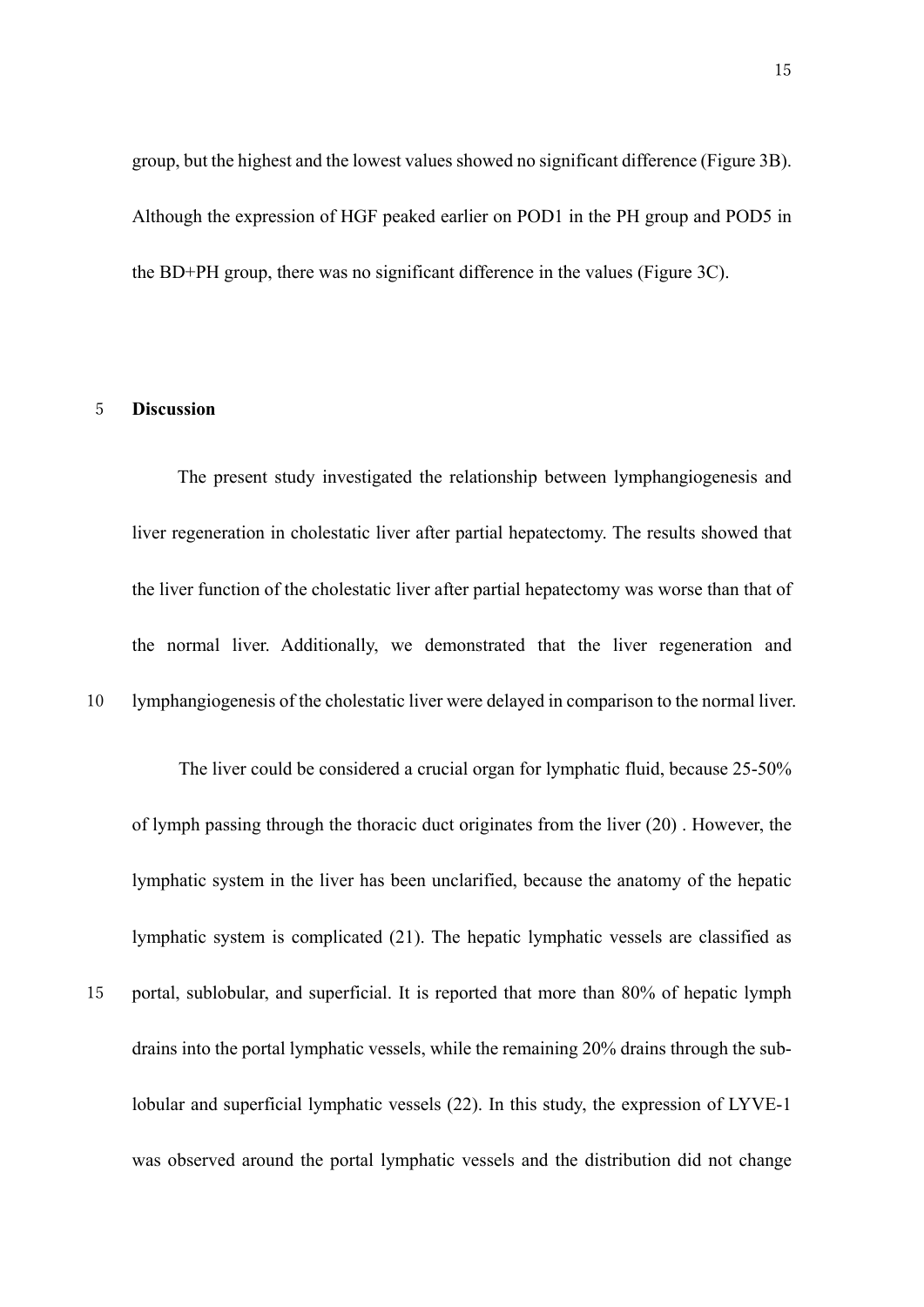during development or in response to injury.

This was the first study to investigate lymphangiogenesis and liver regeneration after partial hepatectomy in a model of liver cholestasis. Experimental common bile duct ligation is one method for establishing models of liver cholestasis (19). At first, we 5 performed partial hepatectomy on mouse models with common bile duct ligation; however, few of the mice could survived. Furthermore, in the clinical situations, ICC and other diseases are associated with improved postoperative cholestasis due to lesion resection and biliary tract reconstruction. For these reasons, temporary occlusion of the common bile duct was suitable for recapitulating the clinical situation. Oruc et al reported 10 a new technique of reversible common bile duct obstruction using a plastic cannula in rats (23); however, common bile duct of mice was too small to use the technique. Thus, we used a clip to occlude the common bile duct in our models of liver cholestasis. The level of T-Bill was approximately 10 mg/dl for 12 hours (data not shown). This method was easier to perform and results in a more precise representation of ICC treatment in the

15 clinical setting.

Lymphangiogenesis was expected to proceed after hepatectomy; however the term of activation has not been reported. This study showed that lymphangiogenesis after partial hepatectomy peaked on POD5 (Figure 2B). Meanwhile, LYVE-1 was expressed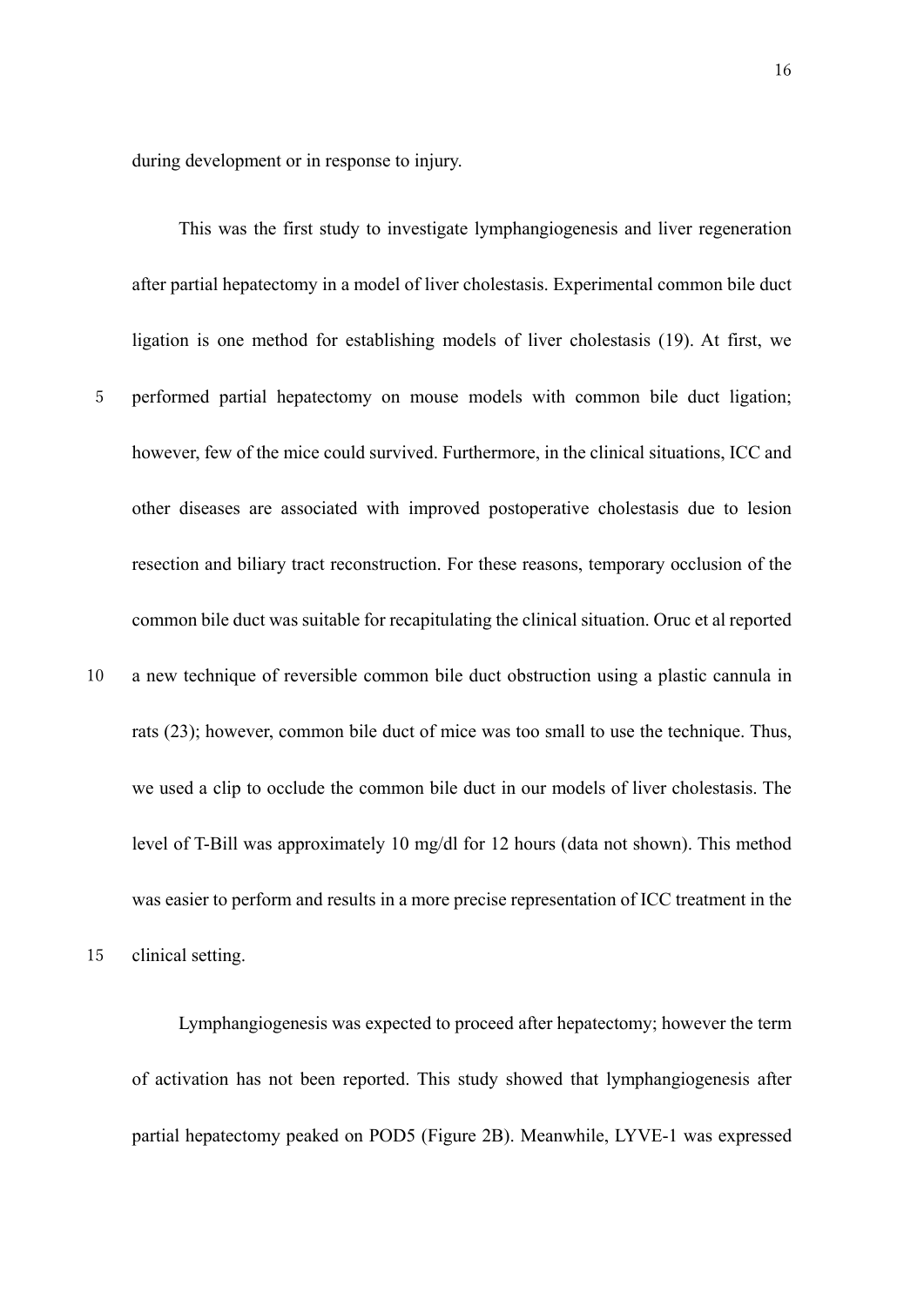not only in the lymphatic endothelial cells but also in the liver sinusoidal endothelial cells. Meng F. reported that the expression of LYVE-1 in liver sinusoidal endothelial cells gradually increased with time after partial hepatectomy in mice and peaked on POD5 (24). However, the LYVE-1 expression in liver sinusoidal endothelial cells is suggested to be 5 diminished in the inflamed human livers (25). Our study demonstrated that the expression of LYVE-1 in liver sinusoidal endothelial cells and lymphatic endothelial cells was similar.

The expression of VEGFR-3 was observed in cholangiocytes of normal rat livers and elevated in livers with cholestasis induced by bile duct ligation (26). However, in this study, the expression of VEGFR-3 in the cholestatic and normal liver after hepatectomy 10 did not differ to a statistically significant extent at various time points, because partial hepatectomy was performed and the cholestatic liver was induced by the temporary occlusion of the common bile duct with a clip. On the other hand, expression of VEGFR-3 gradually increased and peaked on POD5 in the normal liver group and on POD7 in the cholestatic liver group.

15 Liver regeneration and lymphangiogenesis involve a complicated process with various factors and signaling pathways (15). Oikawa et al hypothesized that lymph production is increased due to increased portal pressure caused lymphangiogenesis (27). Tanaka et al reported that the extent and duration of lymphangiogenesis were determined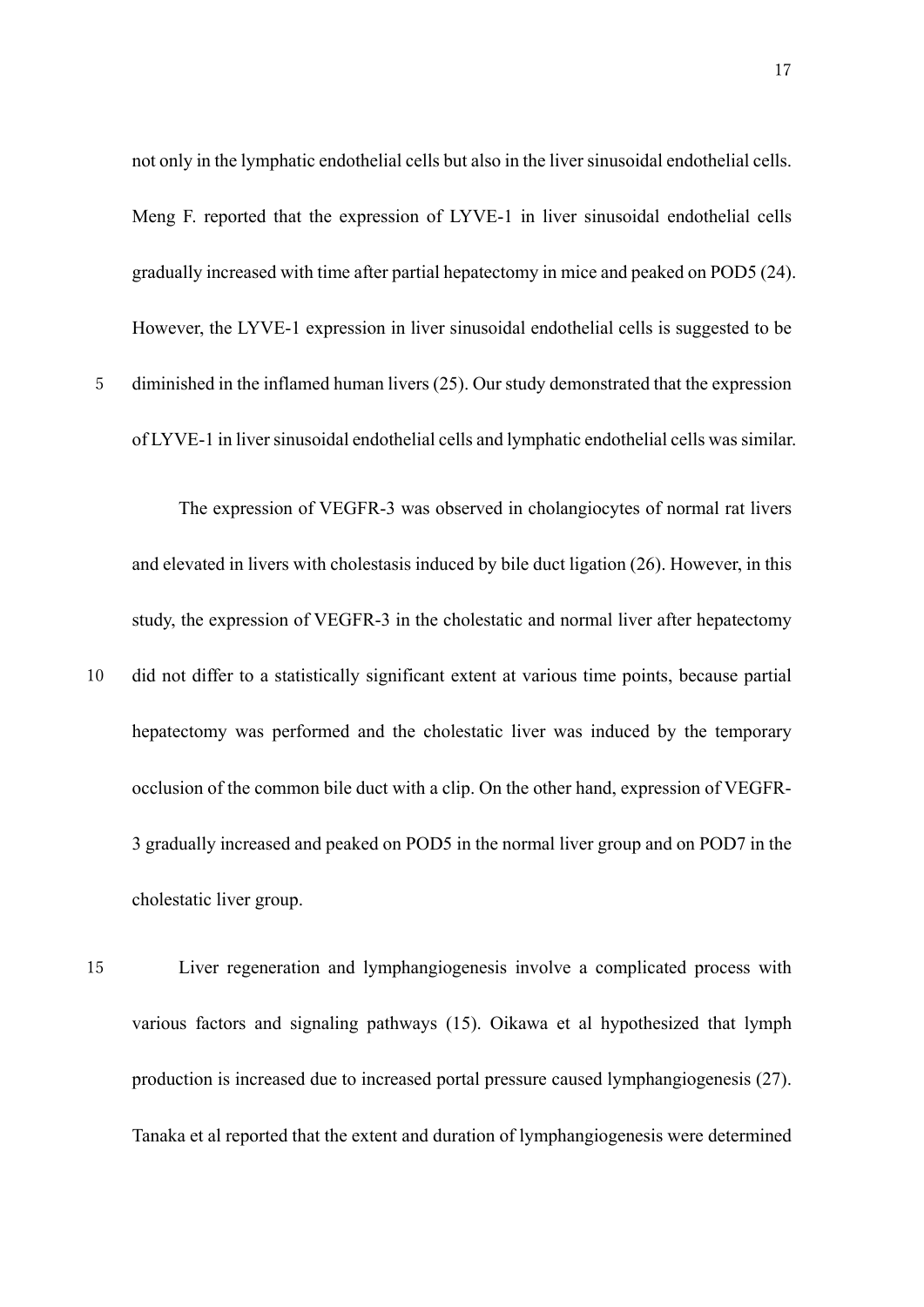by balances between lymphangiogenic factors and antilymphangiogenic factors (21). Cao et al. showed that HGF, which is a representative liver regeneration factor also acts, indirectly, as a lymphangiogenic factor (28). On the other hand, the liver function and regenerative ability of cholestatic liver are greatly disturbed (29). Yokoyama et al reported

5 that the mechanism responsible for impaired liver regeneration in cholestatic liver was due to decreased portal venous flow, attenuated production of liver proliferation associated factors, increased hepatic apoptosis, and lack of enterohepatic circulation (30). In this study, the expression of LYVE-1 and VEGFR-3 peaked on POD 5 in the normal liver and on POD7 in the cholestatic liver. Delayed lymphangiogenesis in the cholestatic 10 liver after hepatectomy was presumed to be caused by impaired regeneration and decreased lymphangiogenic factors (e.g., VEGF-C), which bind to VEGFR-3 liver.

The present study was associated with several limitations. First, the induction of temporary common bile duct obstruction with a clip was the condition as acute cholestasis. Thus, this study did not analyze to chronic cholestasis. Second, although the  $BD+PH$ 

15 group required a second laparotomy to remove the clips, the PH group required only one laparotomy. Although the incidence of direct injury to the liver was the same in the two groups, it was unknown how laparotomy influenced the lymphangiogenesis of the liver.

In conclusion, partial hepatectomy in the cholestatic liver was highly invasive, poor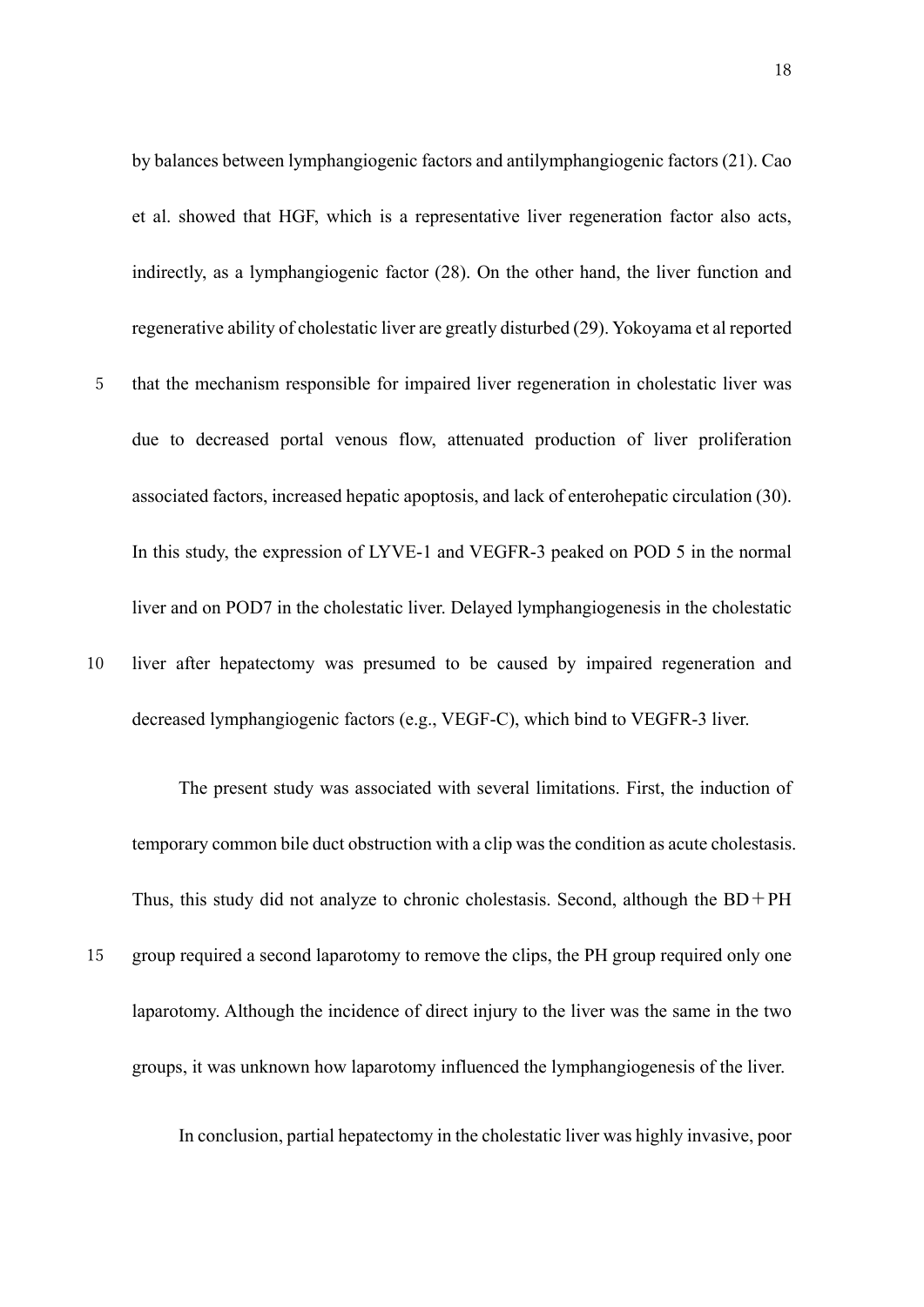hepatic regenerative ability and slower lymphangiogenesis. In the cholestatic liver, lymphangiogenesis after partial hepatectomy was delayed in comparison to the normal liver due to impaired liver regeneration and the late expression of VEGFR-3.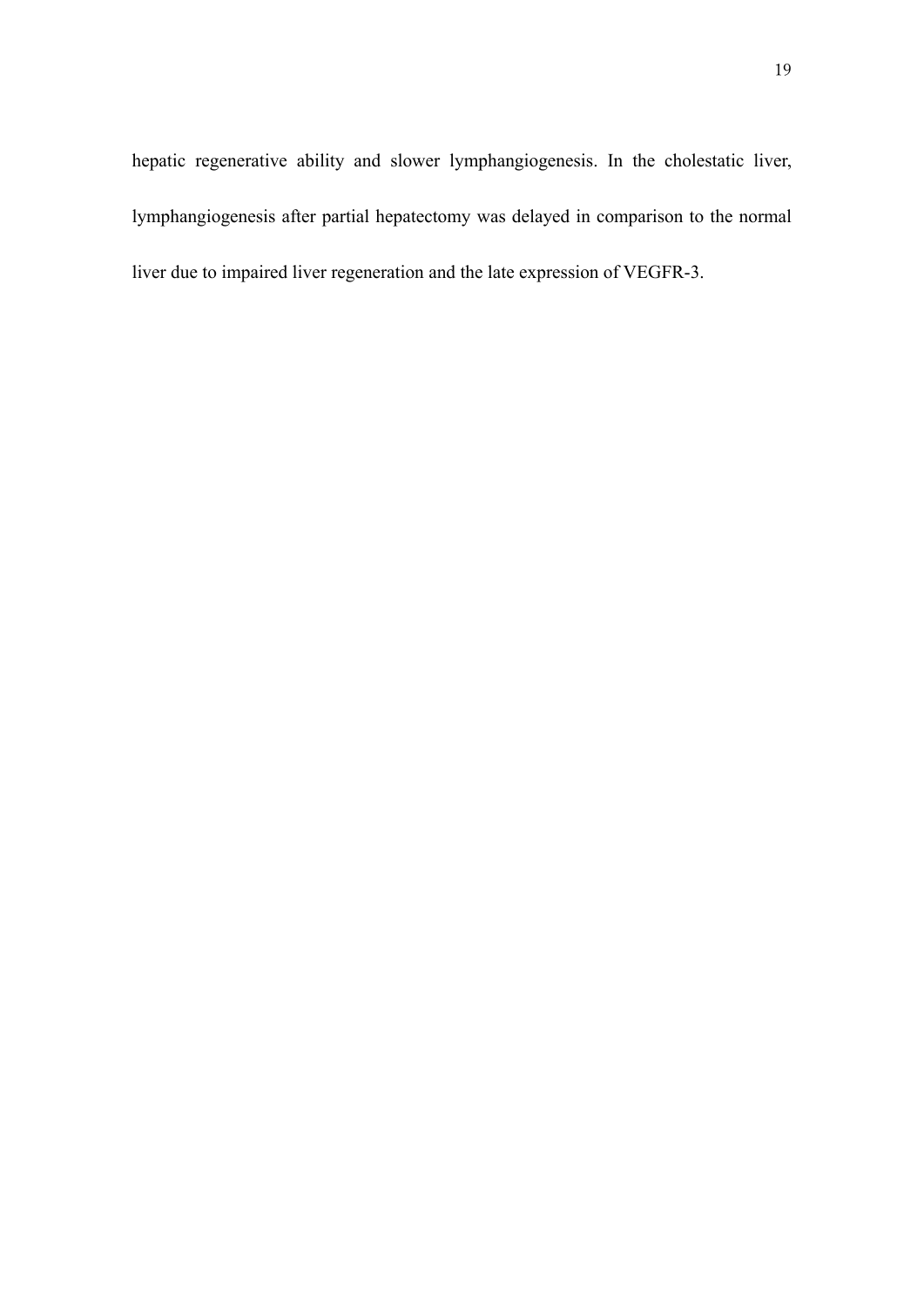# **Acknowledgments**

None declared.

# **Competing financial interests**

The authors declare no conflicts of interest in association with the present study.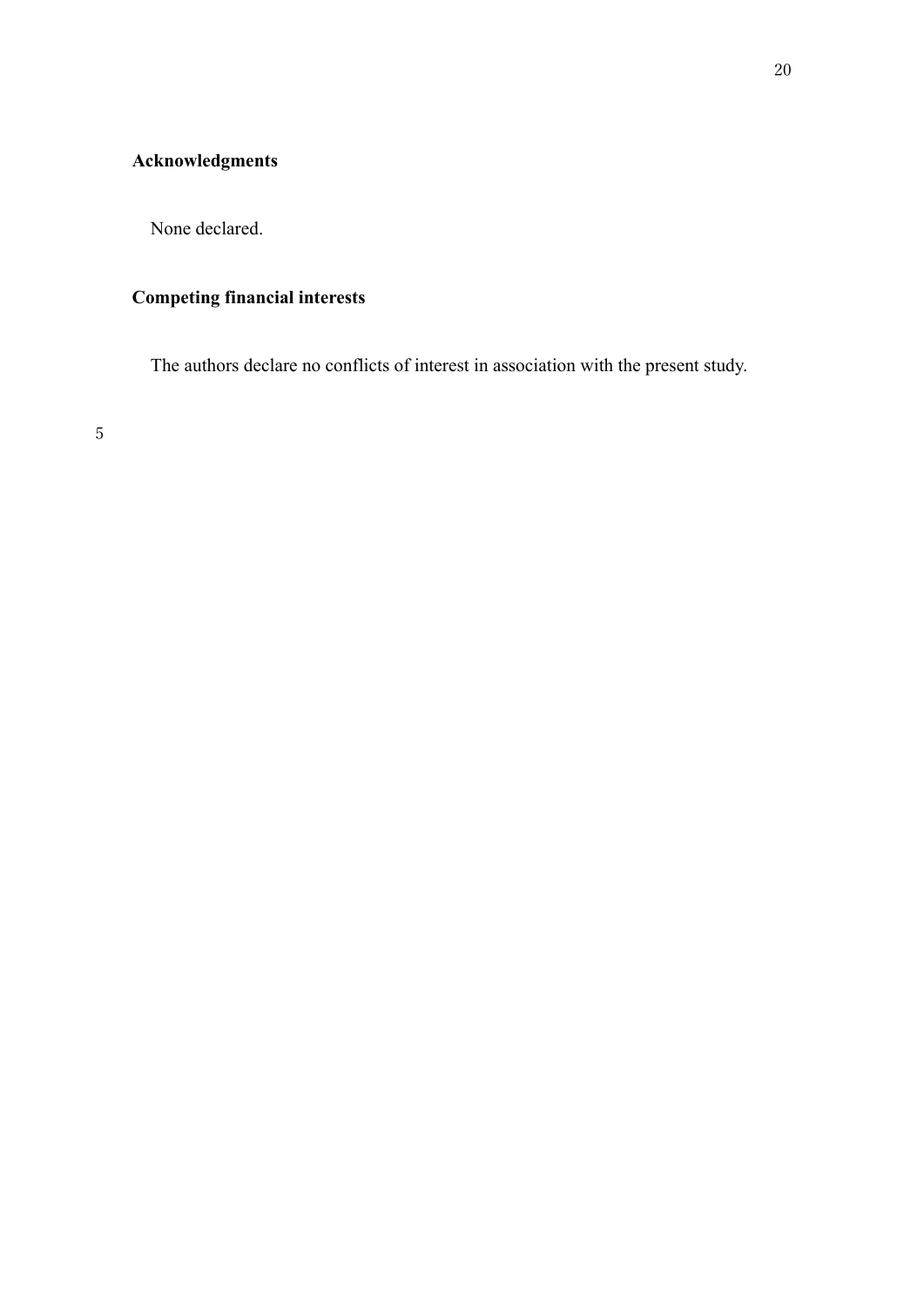#### **References**

- 1. Castelli G, Pelosi E, Testa U. Liver Cancer: Molecular Characterization, Clonal Evolution and Cancer Stem Cells. Cancers (Basel). 2017; 9:1-36.
- 2. Jie Hu, Fei-Yu Chen, Kai-Qian Zhou, Cheng Zhou, Ya Cao, Hui-Chuan Sun, et
- 5 al. Interhepatic cholangiocarcinoma patients without indications of lymph node metastasis not benefit from lymph node dissection. Oncotarget. 2017; 8:113817–27.

3. Yamashita Y-i, Shirabe K, Beppu T, Eguchi S, Nanashima A, Ohta M, et al. Surgical management of recurrent intrahepatic cholangiocarcinoma: predictors, adjuvant chemotherapy, and surgical therapy for recurrence: A multi-institutional study by the

- 10 Kyushu Study Group of Liver Surgery. Annals of Gastroenterological Surgery. 2017;1:136-42.
	- 4. de Jong MC, Nathan H, Sotiropoulos GC, Paul A, Alexandrescu S, Marques H, et al. Intrahepatic cholangiocarcinoma: an international multi-institutional analysis of prognostic factors and lymph node assessment. J Clin Oncol. 2011;29:3140-5.
- 15 5. Spolverato G, Vitale A, Cucchetti A, Popescu I, Marques HP, Aldrighetti L, et al. Can Hepatic Resection Provide a Long-Term Cure for Patients With Intrahepatic Cholangiocarcinoma? Cancer. 2015;121:3998-4006.
	- 6. Lazaridis KN, Gores GJ. Cholangiocarcinoma. Gastroenterology.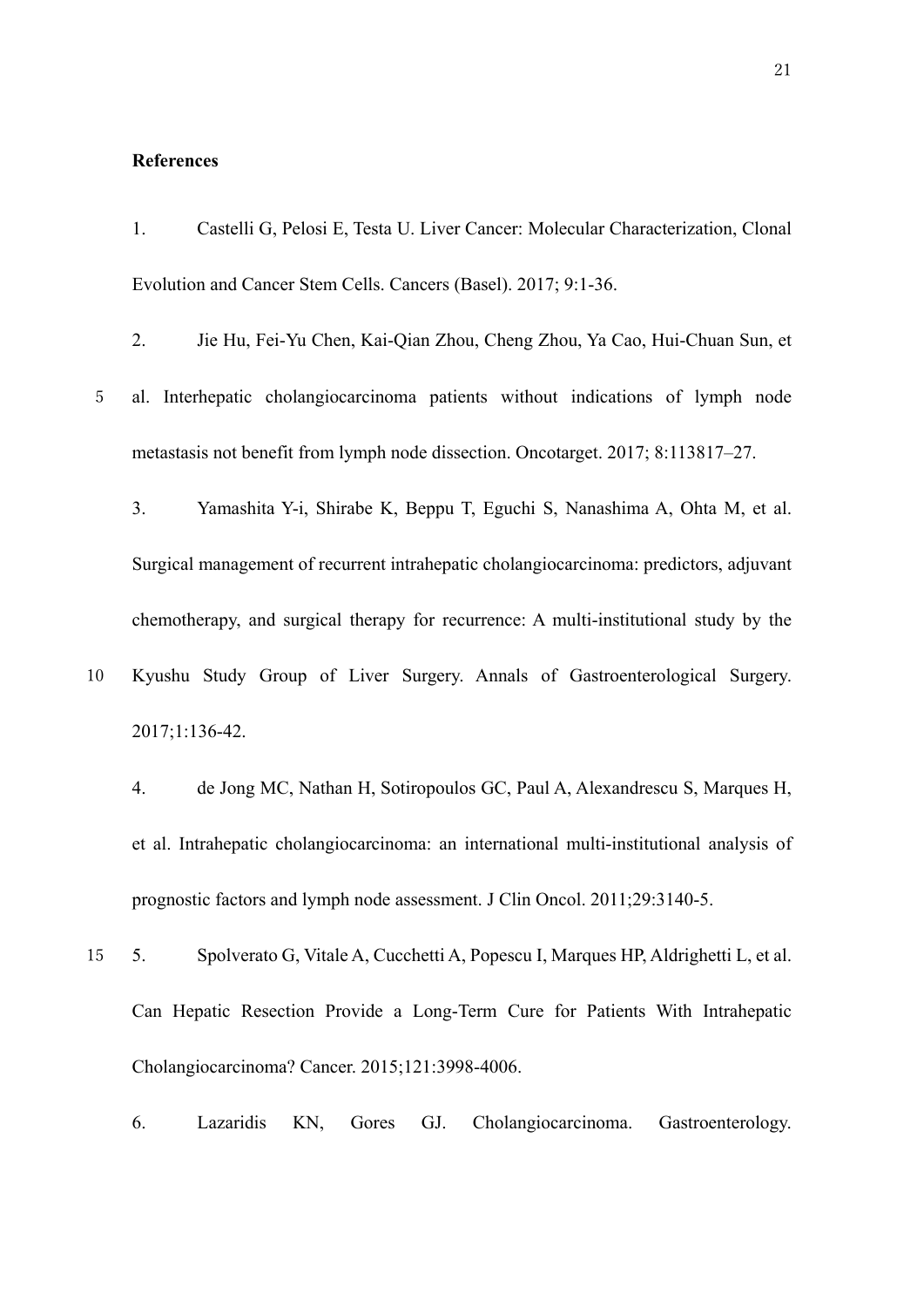2005;128:1655-67.

7. Paupert J, Sounni NE, Noel A. Lymphangiogenesis in post-natal tissue remodeling: lymphatic endothelial cell connection with its environment. Mol Aspects Med. 2011;32:146-58.

- 5 8. Lukacs-Kornek V. The Role of Lymphatic Endothelial Cells in Liver Injury and Tumor Development. Front Immunol. 2016;7:548.
	- 9. Thelen A, Scholz A, Weichert W, Wiedenmann B, Neuhaus P, Gessner R, et al. Tumor-associated angiogenesis and lymphangiogenesis correlate with progression of intrahepatic cholangiocarcinoma. Am J Gastroenterol. 2010;105:1123-32.
- 10 10. Banerji S NJ, Wang SX, Clasper S, Su J, Tammi R, Jones M, et al. LYVE-1, a new homologue of the CD44 glycoprotein, is a lymph-specific receptor for hyaluronan. J Cell Biol. 1999;144:789–801.
	- 11. Duval F, Cruz-Vega DE, Gonzalez-Gamboa I, Gonzalez-Garza MT, Ponz F, Sanchez F, et al. Detection of Autoantibodies to Vascular Endothelial Growth Factor
- 15 Receptor-3 in Bile Duct Ligated Rats and Correlations with a Panel of Traditional Markers of Liver Diseases. Dis Markers. 2016;2016:1-7.
	- 12. Prevo R, Banerji S, Ferguson DJ, Clasper S, Jackson DG. Mouse LYVE-1 is an endocytic receptor for hyaluronan in lymphatic endothelium. J Biol Chem.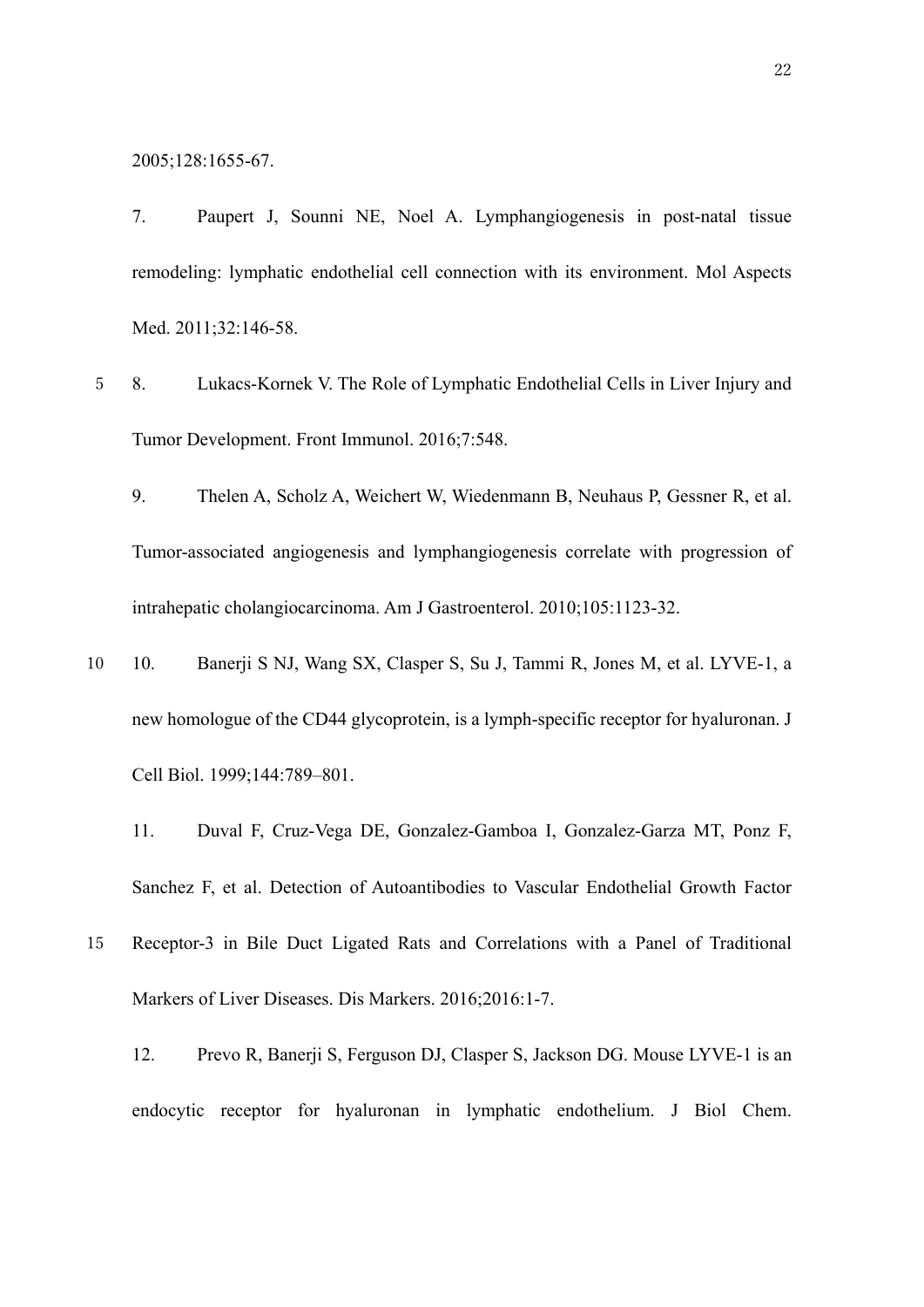2001;276:19420-30.

13. Shibuya M. Vascular Endothelial Growth Factor (VEGF) and Its Receptor (VEGFR) Signaling in Angiogenesis: A Crucial Target for Anti- and Pro-Angiogenic Therapies. Genes Cancer. 2011;2:1097-105.

- 5 14. Issa A, Le TX, Shoushtari AN, Shields JD, Swartz MA. Vascular endothelial growth factor-C and C-C chemokine receptor 7 in tumor cell-lymphatic cross-talk promote invasive phenotype. Cancer Res. 2009;69:349-57.
	- 15. Michalopoulos GK. Liver regeneration after partial hepatectomy: critical analysis of mechanistic dilemmas. Am J Pathol. 2010;176:2-13.
- 10 16. Leon A. Furchtgott CCC, and Vipul Periwal. A model of liver regeneration. Biophysical Journal. 2009;96:3926-35.
	- 17. Garcea G, Maddern GJ. Liver failure after major hepatic resection. J Hepatobiliary Pancreat Surg. 2009;16:145-55.
	- 18. Mitchell C, Willenbring H. A reproducible and well-tolerated method for 2/3
- 15 partial hepatectomy in mice. Nat Protoc. 2008;3:1167-70.
	- 19. Tag CG, Sauer-Lehnen S, Weiskirchen S, Borkham-Kamphorst E, Tolba RH, Tacke F, et al. Bile duct ligation in mice: induction of inflammatory liver injury and fibrosis by obstructive cholestasis. J Vis Exp. 2015. doi: 10.3791/52438.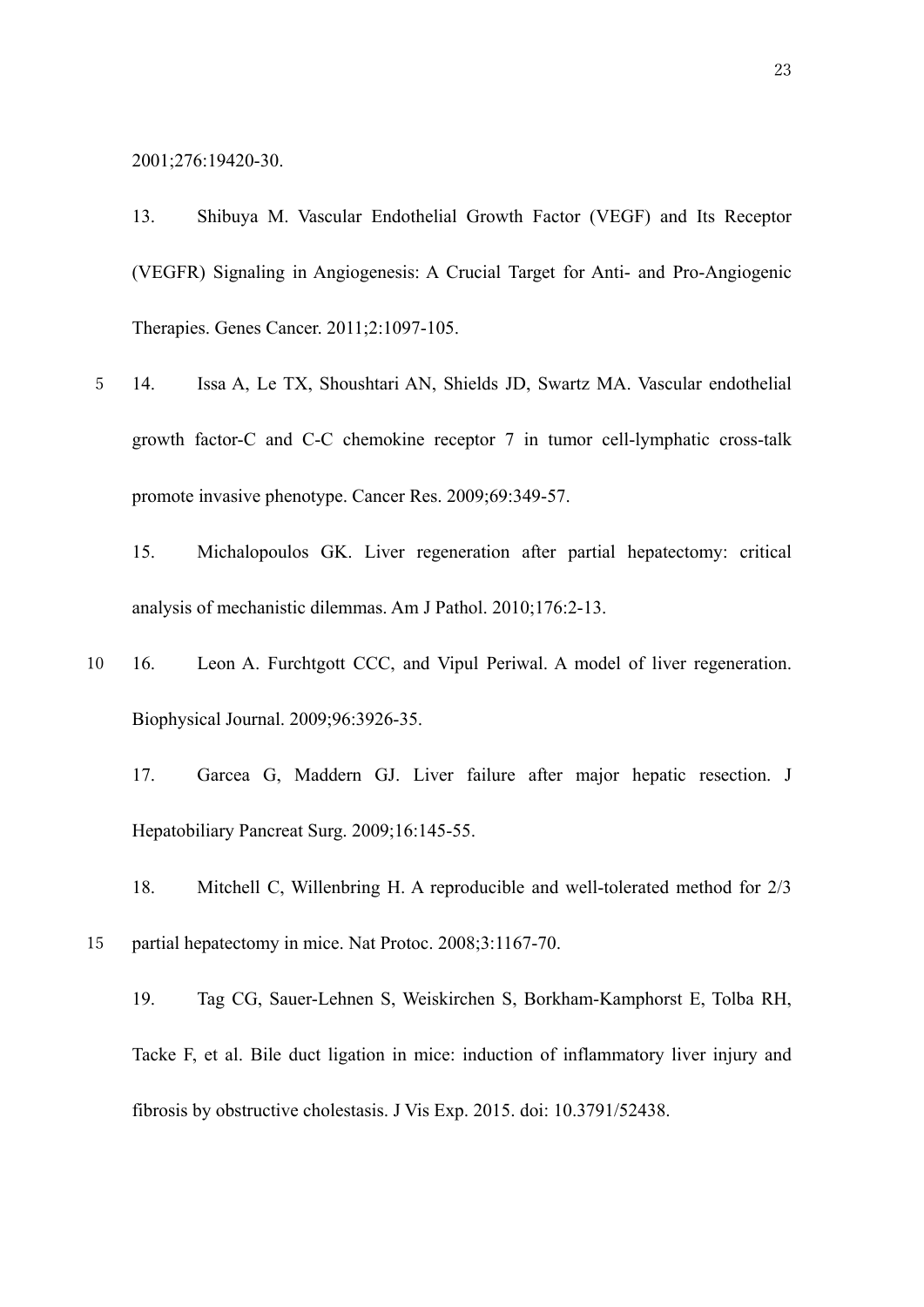20. Chung C, Iwakiri Y. The lymphatic vascular system in liver diseases: its role in ascites formation. Clin Mol Hepatol. 2013;19:99-104.

21. Tanaka M, Iwakiri Y. The Hepatic Lymphatic Vascular System: Structure, Function, Markers, and Lymphangiogenesis. Cell Mol Gastroenterol Hepatol. 5 2016;2:733-49.

22. Ohtani O, Ohtani Y. Lymph circulation in the liver. Anat Rec. 2008;291:643-52.

23. Oruc MT, Ozmen MM, Han U. A new technique for inducing and releasing obstructive jaundice in rats. Eur Surg Res. 2009;43:354-9.

24. Meng F. LYVE1 and PROX1 in the reconstruction of hepatic sinusoids after 10 partial hepatectomy in mice. Folia Morphol. 2017;76:239-45.

25. Arimoto J, Ikura Y, Suekane T, Nakagawa M, Kitabayashi C, Iwasa Y, et al. Expression of LYVE-1 in sinusoidal endothelium is reduced in chronically inflamed human livers. J Gastroenterol. 2010;45:317-25.

26. Gaudio E, Barbaro B, Alvaro D, Glaser S, Francis H, Ueno Y, et al. Vascular

- 15 endothelial growth factor stimulates rat cholangiocyte proliferation via an autocrine mechanism. Gastroenterology. 2006;130:1270-82.
	- 27. Oikawa H MT, Sato S, Yashima A, Suzuki K, Sato S, Satodate R. Changes in lymph vessels and portal veins in the portal tract of patients with idiopathic portal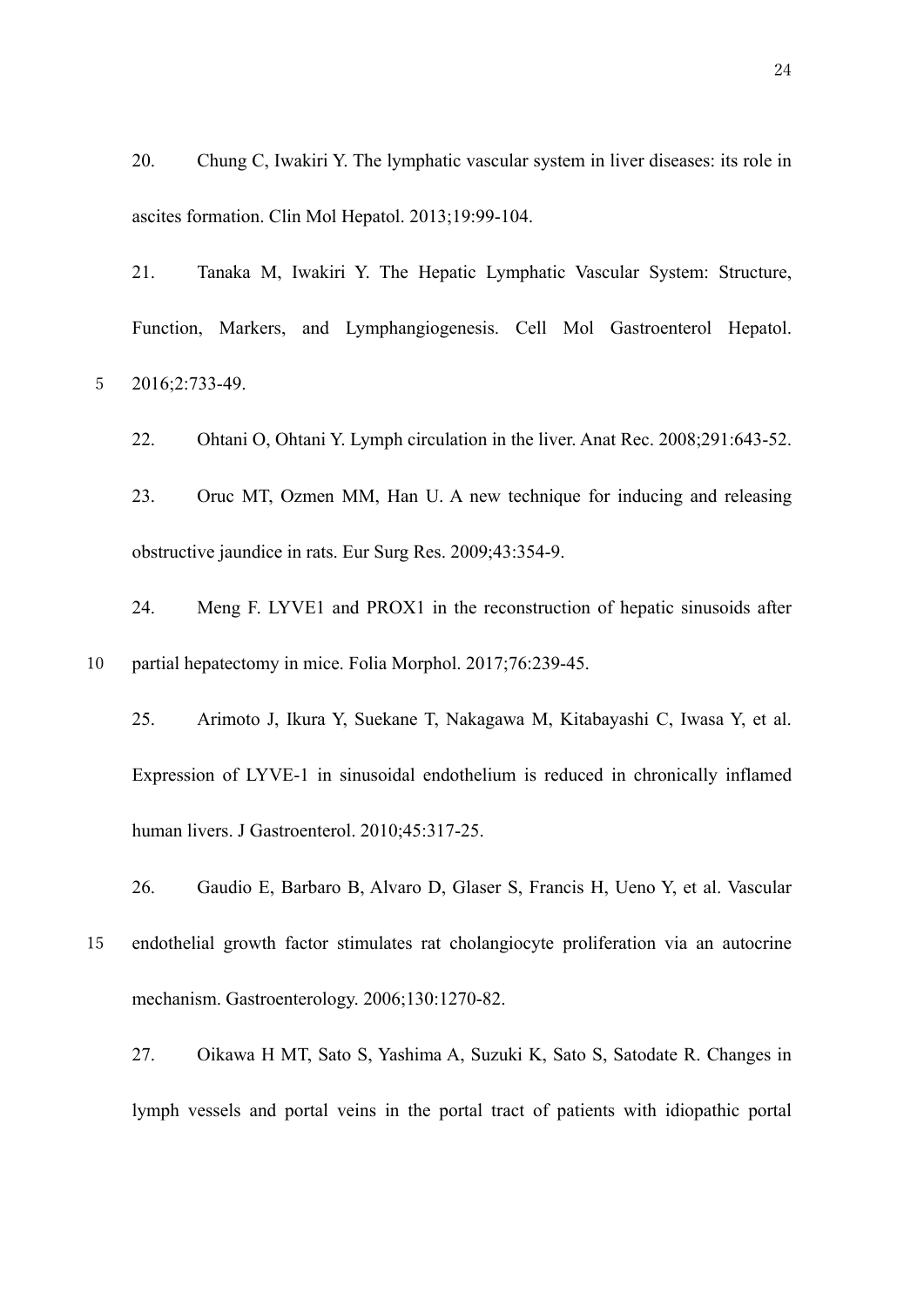hypertension: a morphometric study. Hepatolgy. 1998;27:1607-10.

28. Cao R, Bjorndahl MA, Gallego MI, Chen S, Religa P, Hansen AJ, et al. Hepatocyte growth factor is a lymphangiogenic factor with an indirect mechanism of action. Blood. 2006;107:3531-6.

- 5 29. Dondorf F, Fahrner R, Ardelt M, Patsenker E, Stickel F, Dahmen U, et al. Induction of chronic cholestasis without liver cirrhosis - Creation of an animal model. World J Gastroenterol. 2017;23:4191-9.
	- 30. Yokoyama Y, Nagino M, Nimura Y. Mechanism of impaired hepatic regeneration in cholestatic liver. J Hepatobiliary Pancreat Surg. 2007;14:159-66.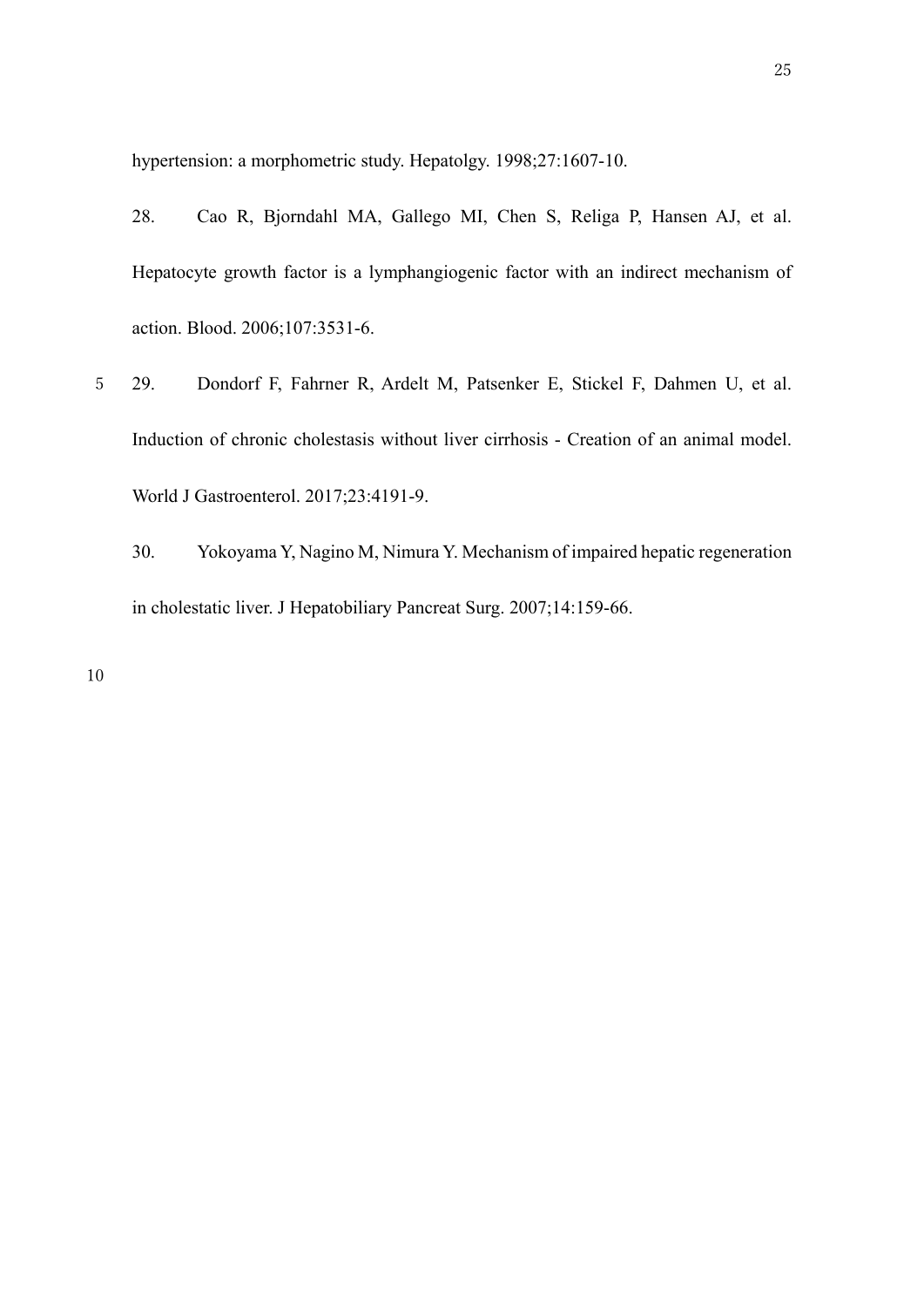# **Figure legends**

Figure 1. **Regenerative ability of the liver.** The liver weight to body weight ratio of mice in the partial hepatectomy only (PH) and partial hepatectomy with temporary common bile duct obstruction with a clip  $(BD + PH)$  groups at 1, 3, and 7 days after procedure.

5

Figure 2. **Lymphangiogenesis after partial hepatectomy**. (A) Representative images of HE staining and LYVE-1 immunohistochemical staining to detect hepatic lymphatic vessels. The black arrow indicates hepatic lymphatic vessels. (B) The expression of LYVE-1 per 100 mm<sup>2</sup> in Glisson's capsule and  $(C)$  the number of lymph vessels per 10 Glisson's capsule.

Figure 3. **The results of the PCR.** The mRNA expression of VEGFR-3 (A), VEGFR-2 (B), and HGF (C), as detected by a quantitative real-time PCR.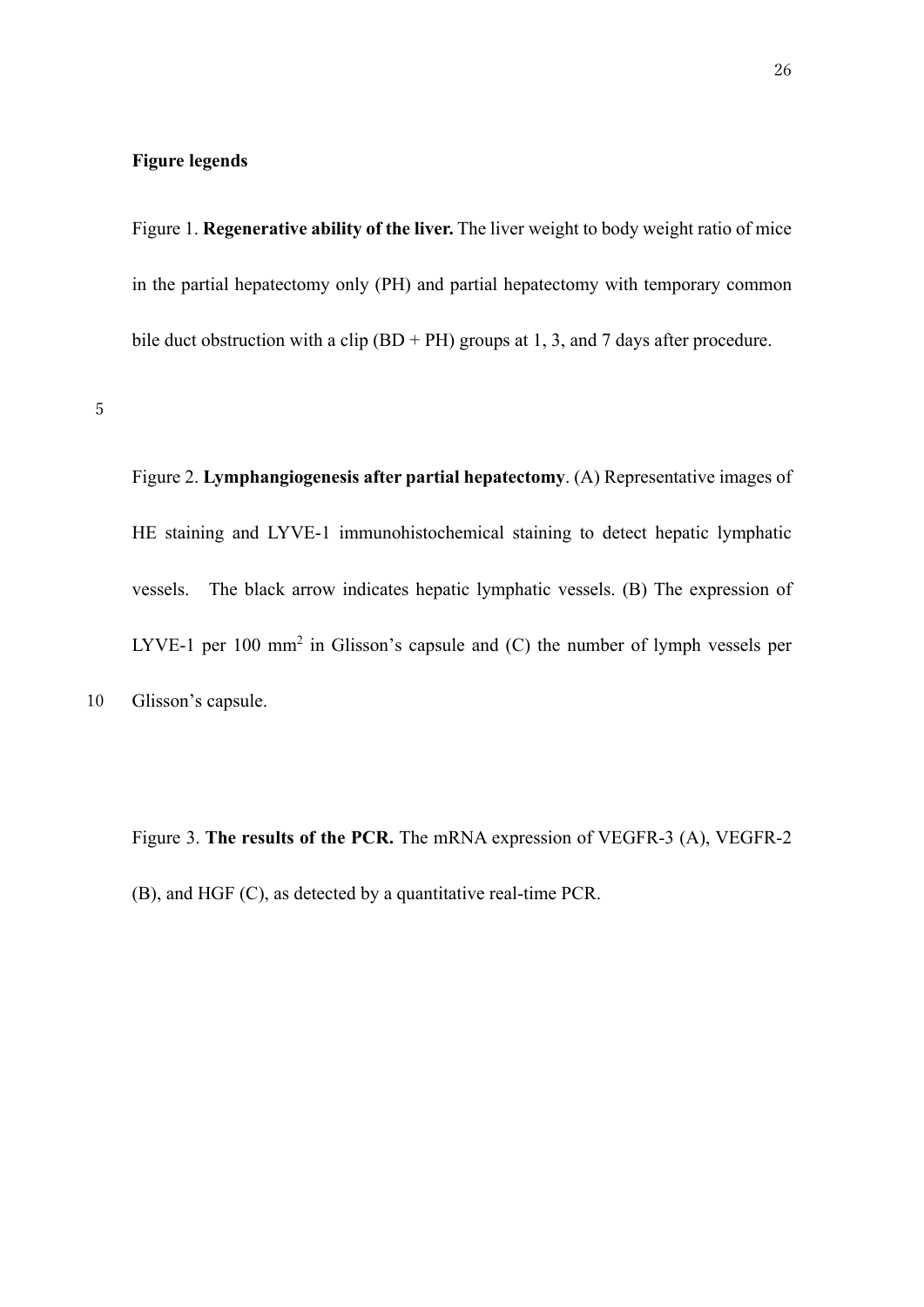Table 1. Blood Test Result

|                  | ⊺— Ril           |                  |         | AST            |                 |              | ALT            |                 |              |
|------------------|------------------|------------------|---------|----------------|-----------------|--------------|----------------|-----------------|--------------|
|                  | PH               | $BD + PH$        | p value | <b>PH</b>      | $BD + PH$       | $\rho$ value | PH             | $BD + PH$       | $\rho$ value |
| POD <sub>1</sub> | $0.09 \pm 0.011$ | $1.36 \pm 1.168$ | n.S.    | $2741 \pm 368$ | $6528 \pm 1641$ | < 0.05       | $2315 \pm 357$ | $4160 \pm 1255$ | n.s.         |
| POD <sub>3</sub> | $0.08 \pm 0.008$ | $0.08 \pm 0.011$ | n.S.    | $430 \pm 73$   | $200 \pm 26$    | < 0.05       | $231 \pm 44$   | $67 \pm 18$     | < 0.05       |
| POD <sub>5</sub> | $0.06 \pm 0.002$ | $0.07 \pm 0.015$ | n.s.    | $196 \pm 39$   | $392 \pm 160$   | n.s.         | $78 \pm 29$    | $102 \pm 64$    | n.s.         |
| POD <sub>7</sub> | $0.05 \pm 0.007$ | $0.08 \pm 0.031$ | n.S.    | $655 \pm 410$  | $128 \pm 27$    | n.s.         | $317 \pm 236$  | $30 \pm 4$      | n.s.         |

T-Bil; total bilirubin, AST; aspartate aminotransferase, ALT; alanine aminotransferase, PH; 70% partial hepatectomy only BD+PH; 70% partial hepatectomy with temporary common bile duct obstruction by clipping, POD; postoperative day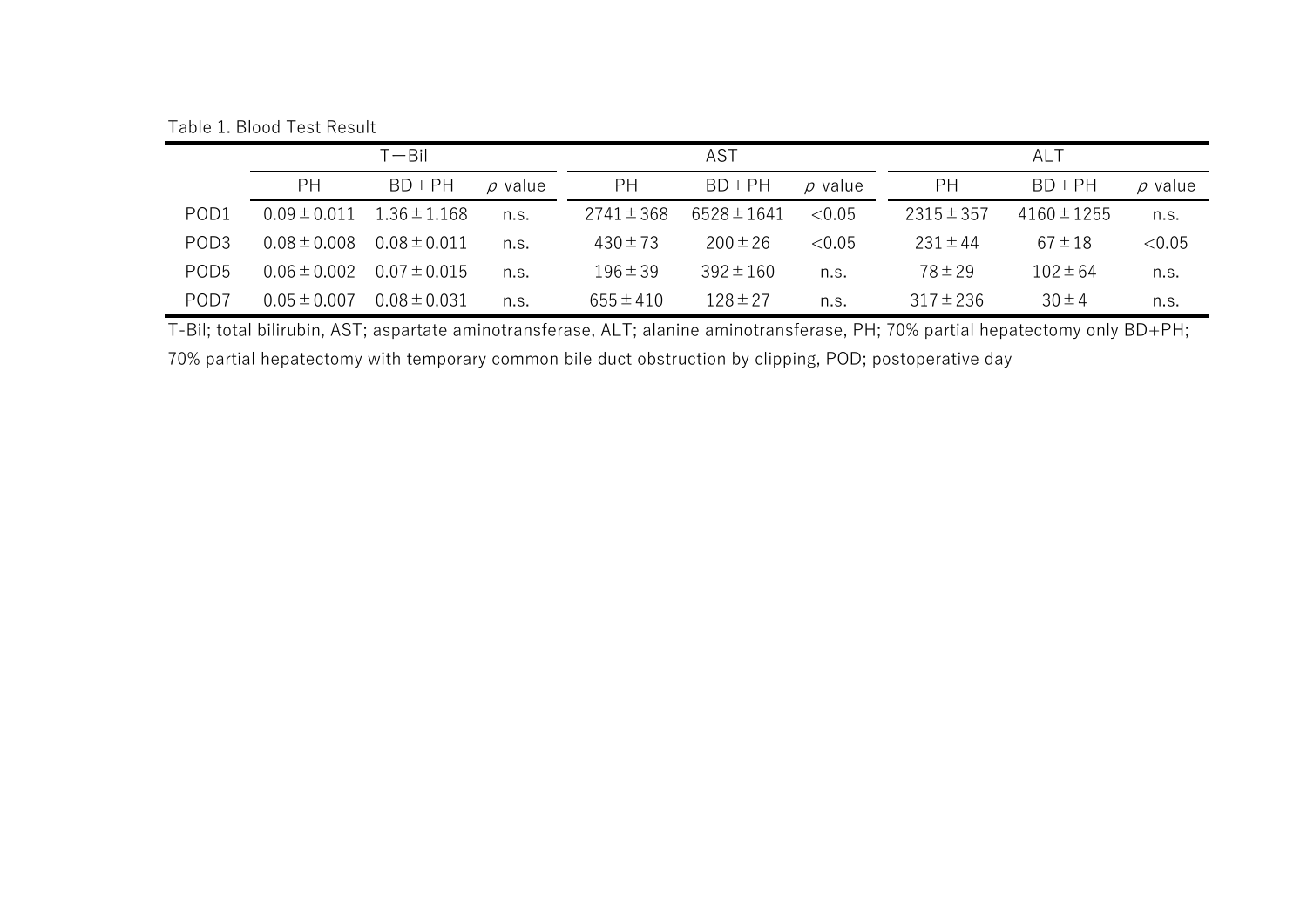**Figure 1.**

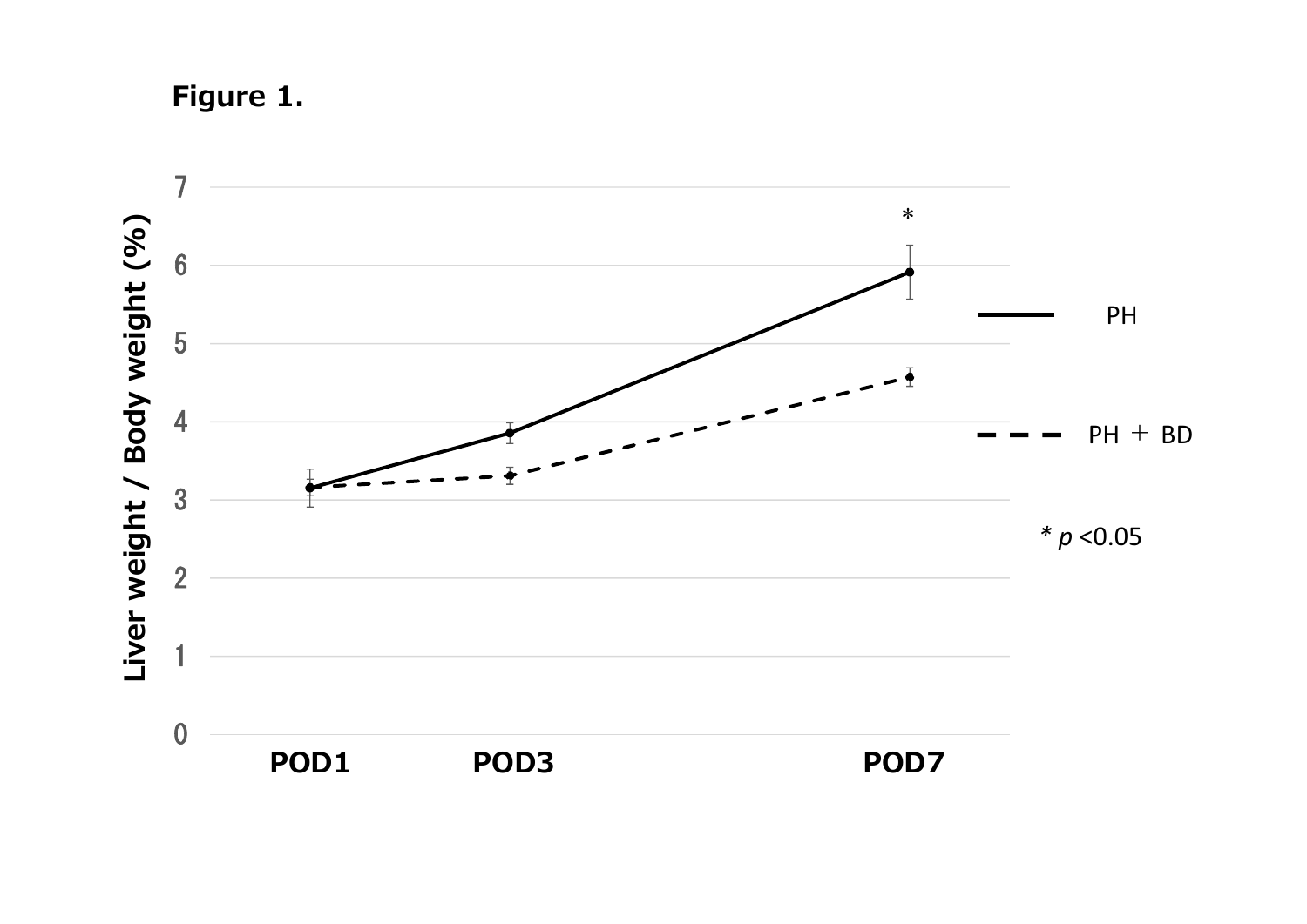